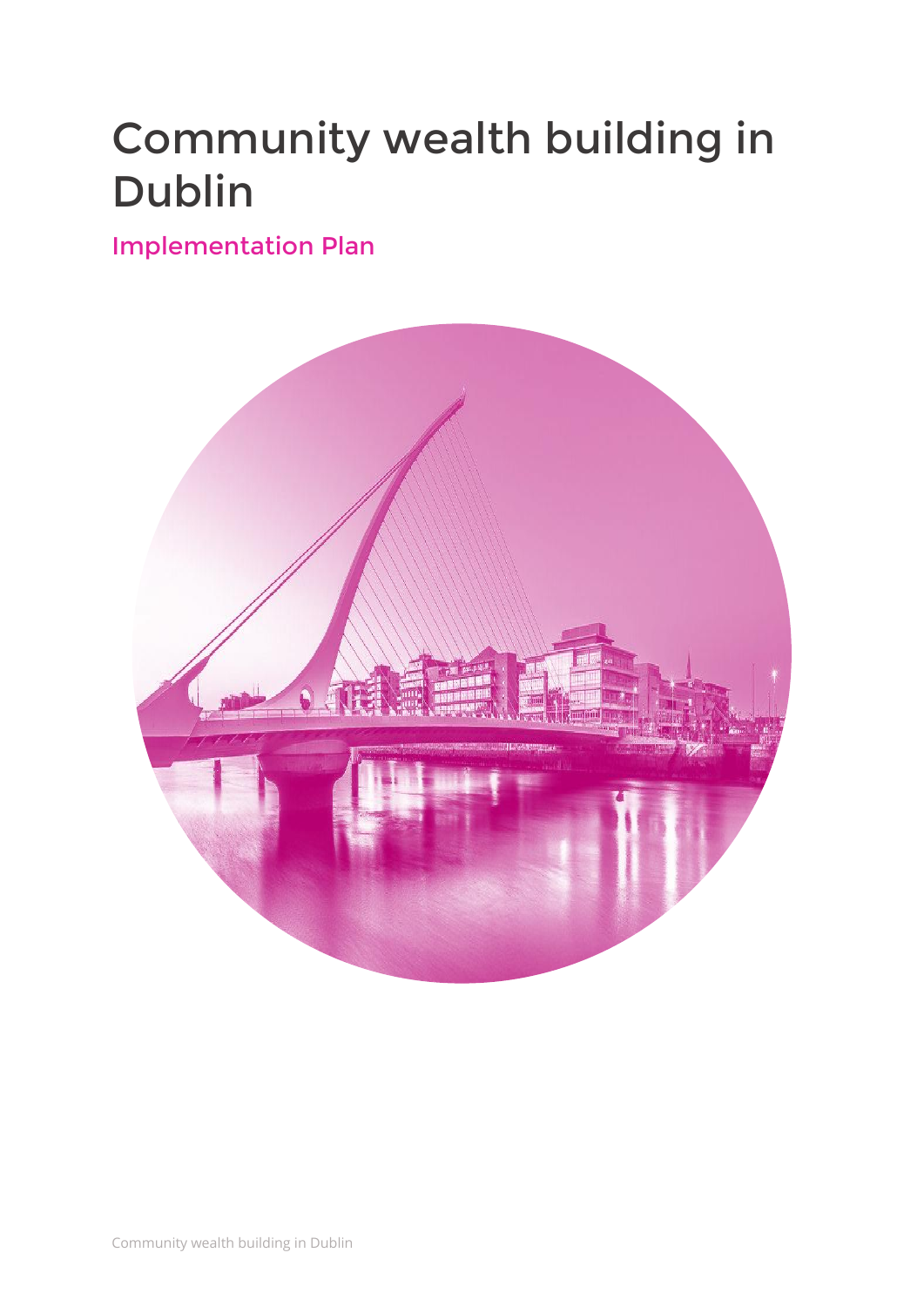## **Contents**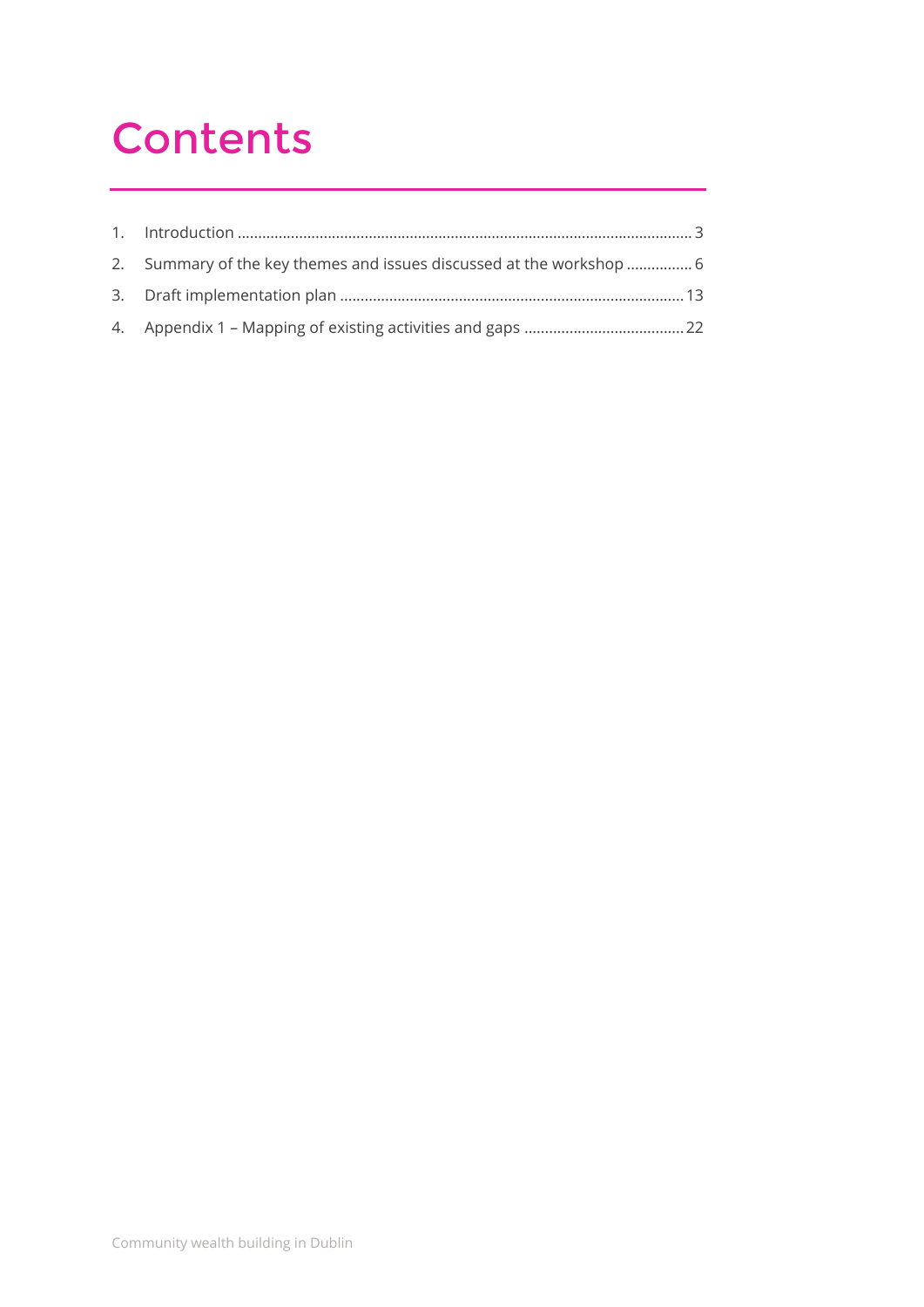## <span id="page-2-0"></span>1. Introduction

This implementation plan for community wealth building in Dublin City Council has been co-created with the city council's crossdepartmental community wealth building working group. The plan sets out themes and priorities to be progressed over an 18-month timeframe. These are the first steps to developing and embedding a community wealth building approach in the city council, providing a foundation from which the council can build.

The plan has been developed by the working group in a process facilitated by CLES including a series of one-to-one interviews and a community wealth building workshop held with the working group on 23rd February 2022. The working group will collectively lead on the delivery of the plan and champion the community wealth building agenda in Dublin.

## What is community wealth building?

Community wealth building is a progressive approach to economics and economic development. It locks wealth and opportunity into the local economy, for the benefit of local people. This is done by harnessing the impact of locally rooted 'anchor institutions<sup>'1</sup> to enable local economies to develop from within. It is a people and community centred approach to creating local economies that are more inclusive. The approach is built on the principle of collaboration and is implemented in an area through five key levers:

**Workforce** - to deliver decent work and progression and positively influence the local labour market.

**Spending power** – to maximise the social, economic, and environmental value of procurement and commissioning.

**Land and Property** – to maximise the return on land and property assets for the benefit of local people and place.

**Finance** – to ensure that flows of finance have benefit for local people and place through fiscal and other incentives.

**Ownership** – to diversify the ownership of the economy including a broader understanding of how business support and land and property use can shift ownership of the economy towards locally-rooted, ethical businesses that lock in

 $\overline{a}$ 

<sup>&</sup>lt;sup>1</sup> The term 'anchor institutions' refers to organisations which have an important presence in a place, usually through a combination of being largescale employers, the largest purchasers of goods and services in the locality, controlling large areas of land and/or having relatively fixed assets. Examples include local authorities, hospitals, universities, colleges and housing associations.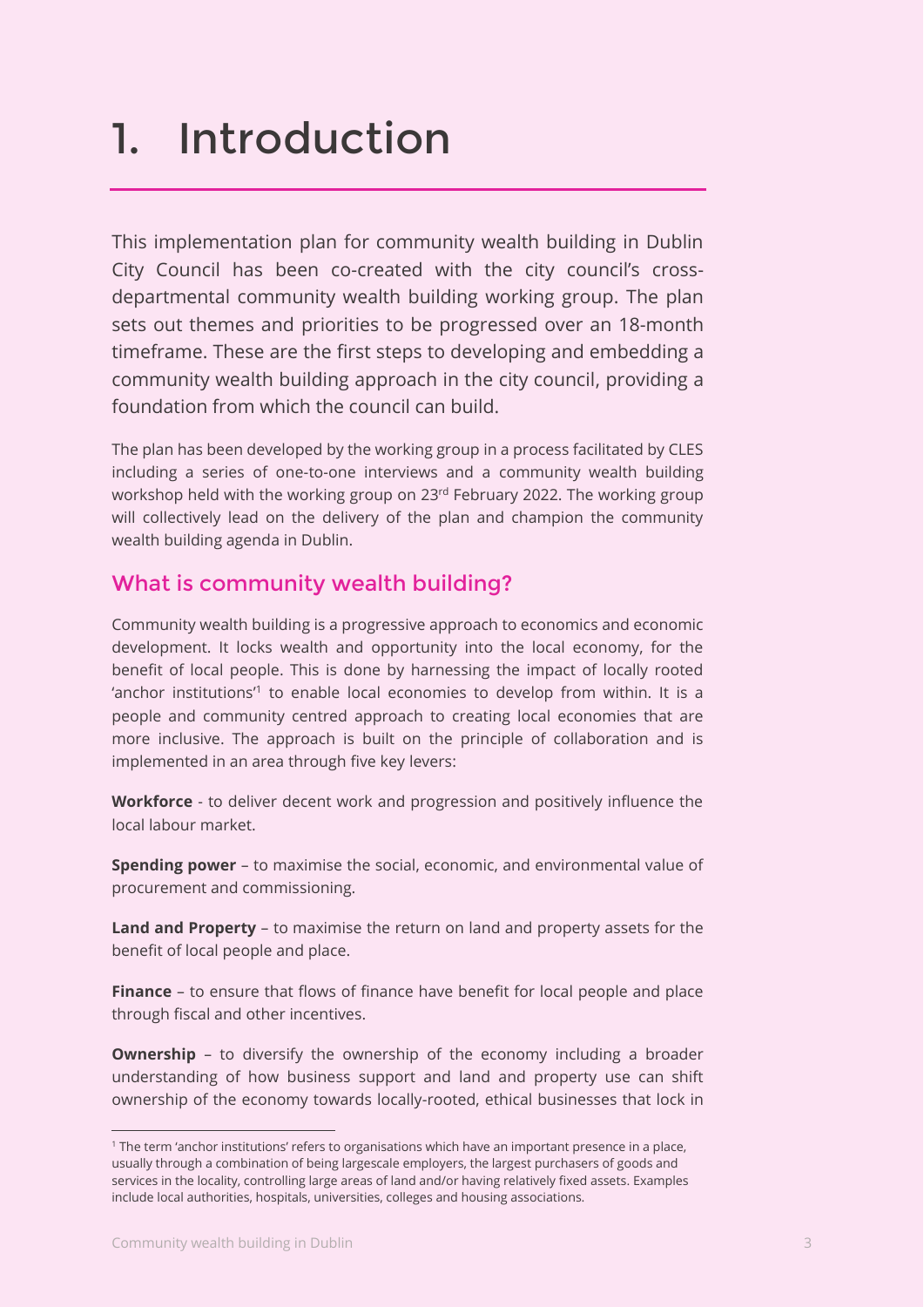wealth to the local economy and create benefit for communities, for workers, and for place.

## Why is this agenda important to Dublin City Council?

Like many international cities, Dublin is facing into a range of national and international challenges which will impact upon its future prosperity and resilience. Community wealth building provides a new lens through which to view the changing economic and social context and to understand how Dublin City Council can use its influence to shape and support the city's economy in the longer term.

### Building a fairer economic recovery

The pandemic has presented a unique set of challenges for cities across the world including how people live and work in cities, visitor markets, the role of nature (including green infrastructure and air pollution) as well as the implications for businesses, particularly those who have been impacted (both positively and negatively) by the crisis. It has also revealed the seriousness of pre-existing inequalities within Irish cities like Dublin, with those from more disadvantaged communities being disproportionately affected by Covid-19. This has been compounded by the structural challenges faced by many marginalised groups in Irish society, including people with disabilities, Travellers and people of colour.

The pandemic has been a wakeup call in that it has revealed the flaws in the economic approach to date. There is now an opportunity to revisit the economic strategy for the city and consider what could be done differently to create a more inclusive economy which speaks to the employment, skills and poverty challenges faced by some of the city's residents, for example, by ensuring the Council's spending power is focused on maximising social value and economic outcomes.

## Creating productive local economies

The pandemic has hit many businesses hard, particularly those reliant upon Dublin City's hospitality and tourism industry. Footfall in the city centre on St Patrick's day 2020 decreased by more than 70% on the previous year<sup>2</sup>. Similarly, Dublin is a city which benefits massively from the influx of international and domestic tourists with 5.9m spending all or most of their stay in Dublin<sup>3</sup>.

In seeking to understand how the pandemic will change the city, the future direction of the economy will be key. Community wealth building can provide the means to think differently about economic development including the role of business support, planning, inward investment, and enterprise development in order to help the city's economy recover in a way that is generative and inclusive.

-

<sup>2</sup> Source: https://www.irishtimes.com/news/consumer/dublin-city-footfall-plummets-due-tocoronavirus-1.4209818

<sup>3</sup> Source: https://www.dublincity.ie/dublin-city-parks-strategy/2-parks-and-landscapesperspective/23-value-city-parks/236-tourism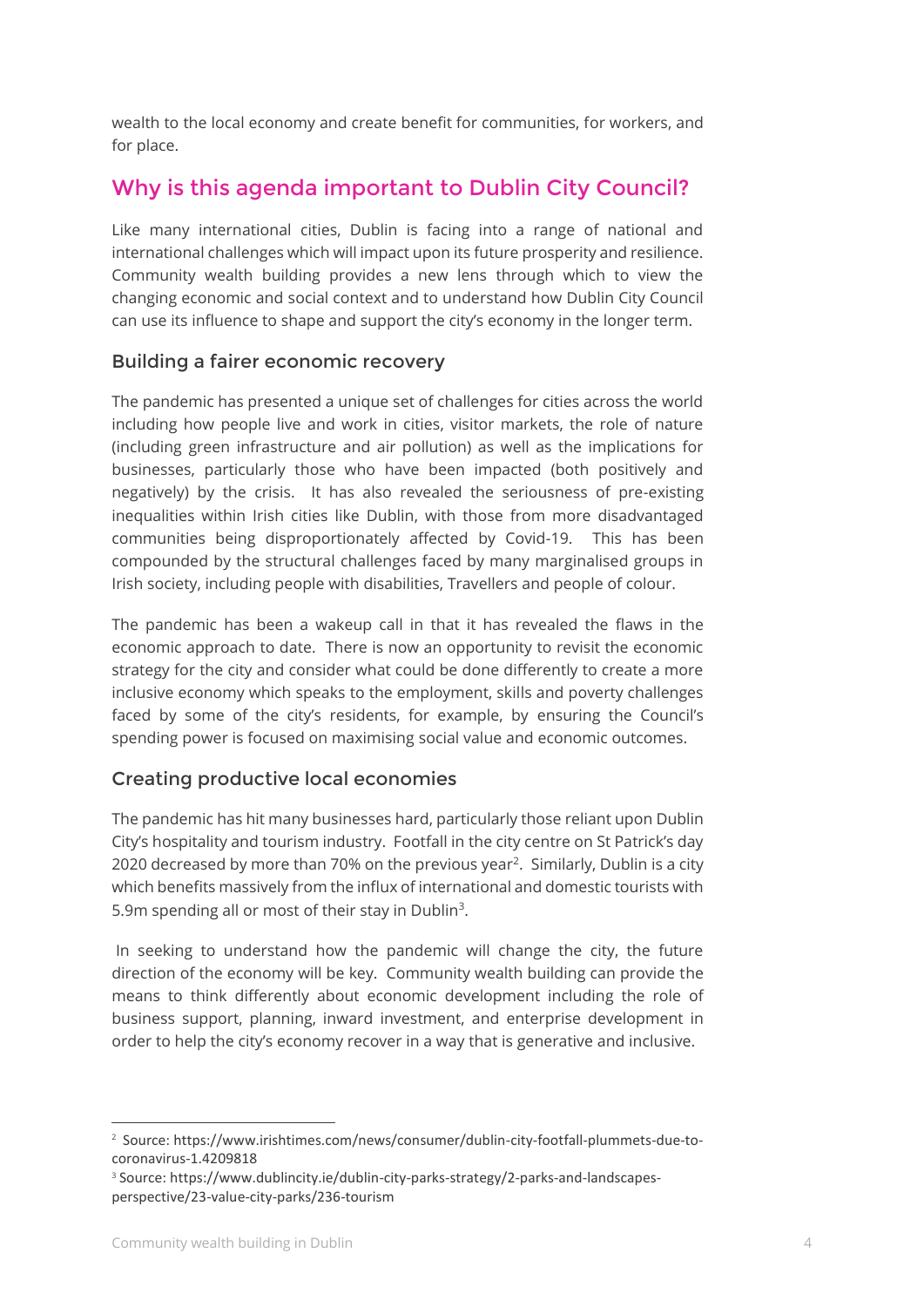## Diversifying the city's dependence on international capital

The significant growth of the land and property market in Dublin in recent decades has led to a transformation of the city's built environment, much of which has been fuelled by international capital. But it has also created challenges in terms of affordable housing supply, speculative investment in buy to let properties and gentrification in many of the city's neighbourhoods. Community wealth building provides an opportunity to think differently about land and assets in the city and to consider how the flow of wealth from land and property assets can be best used to support local people. It starts with the assumption that you must build a better economy from within, using the assets and opportunities that already exist (including natural assets such as parks). This could include delivering employment and training outcomes through the planning process, particularly on strategic regeneration sites.

## Leadership of the City Council

A community wealth building approach will support the council to adapt and evolve in what is a challenging social and economic context, asserting the importance of the city's economy nationally, but recognising the need for it to be fair and to work to improve outcomes for the most deprived communities, in line with City Council's vision to be:

## *"… a dynamic, sustainable city, that is future-ready, built on thriving, inclusive neighbourhoods and communities, a strong economy, a vibrant cultural life, and compact, connected growth".*

The process will help the council to assert its role as an anchor institution and to use its influence more deliberately in the service of this more inclusive local economy. This 18-month implementation plan focuses initially on developing the Council's own role as an anchor institution, building understanding, confidence, and impact. This will position the council well to use its convening and influencing power to engage other civic institutions in the city in the community wealth building process.

The City Council is building on strong foundations, with lots of work already happening in this space. The community wealth building implementation process will serve to galvanise and bring this activity together – not as just another initiative, or project - but a durable and sustainable framework, integral to the council's corporate processes and business planning.

In so doing, Dublin City Council can position itself as a pioneer for community wealth building in Ireland, influencing the debate, not just with other local authorities and anchor institutions, but also the dynamics with central government, leveraging its position as Ireland's capital city.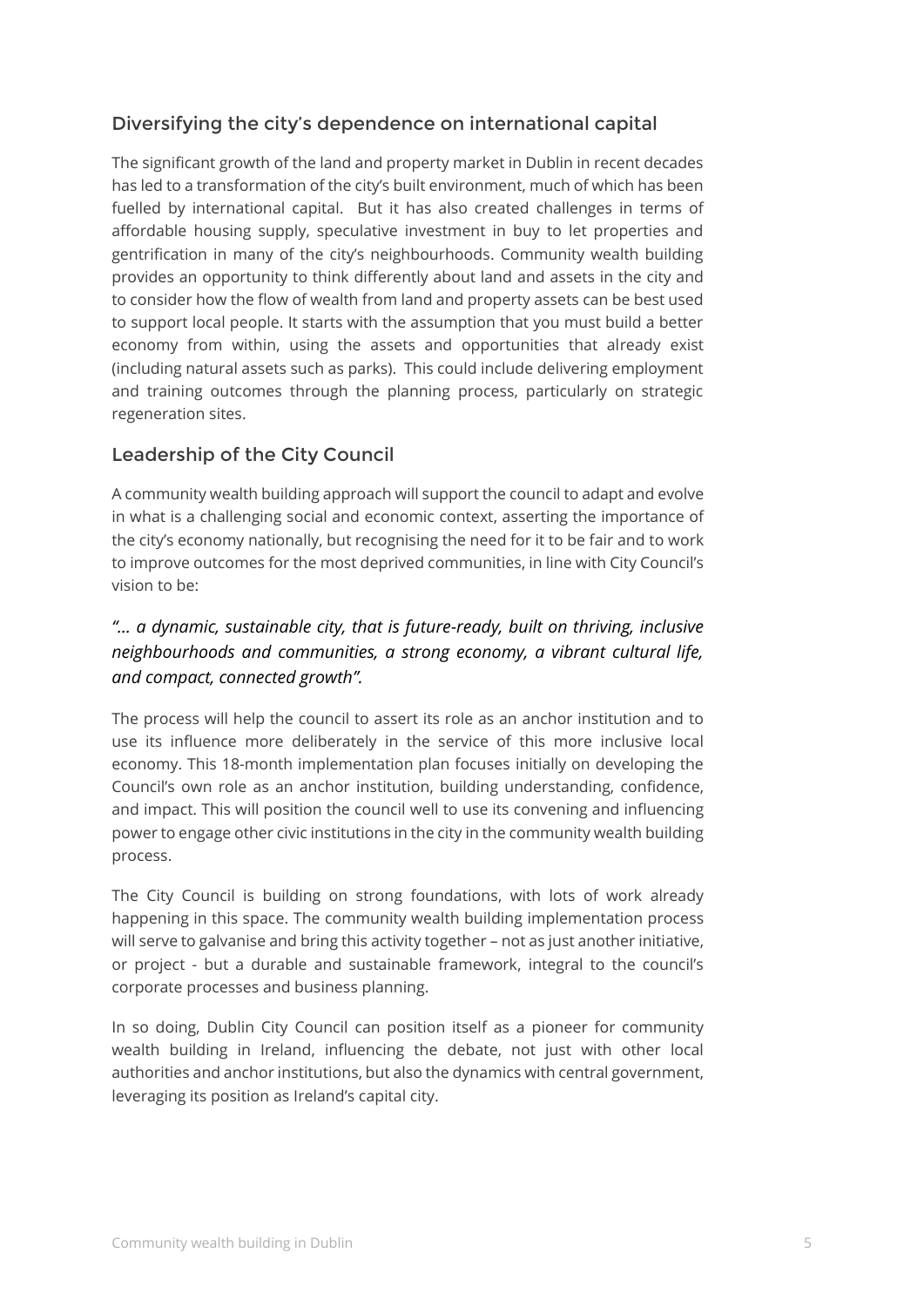## <span id="page-5-0"></span>2. Summary of the key themes and issues discussed at the workshop

## The context for community wealth building in Dublin

### Social and economic context

Dublin has a unique social and economic context - a globally connected, international, capital city, it is the political, cultural, commercial, and financial centre of Ireland.

Following the decline of its traditional manufacturing base since the 1970s and the recession of the 1980s, in more recent years inward investment has stimulated growth in the information technology, financial services, electronics, pharmaceuticals, and engineering sectors. The city is an international financial centre, attracting significant global finance and capital. The city's economy serves both domestic and international markets and is the key driver of economic performance regionally and nationally.

Dublin is in many respects a city of contrasts where wealth and investment is juxtaposed with poverty and homelessness, including geographically, driven in part by gentrification, rising housing costs and lack of affordable housing supply.

This context puts into even sharper focus for Dublin the importance of understanding the dynamics of wealth in the city's economy – who generates wealth, where is it going, and who benefits from it? How can the wealth that flows into Dublin be retained and be more broadly held? How can the focus of economic development pivot to ensure that the everyday, foundational economy thrives alongside the pioneer economy of technology intensive, tradable sectors, ensuring good employment opportunities for all? What role can the city council play in creating the preconditions for a new, more generative economy, where economic democracy and social innovation match the point value innovation of the high-tech sectors.

## Organisational context

Organisationally, the city council is distinctive compared with other community wealth building places. As the largest local authority in Ireland it occupies a unique position in respect of both its funding and sources of income (for example, income derived through commercial rates) and in the power dynamics between the council and central government.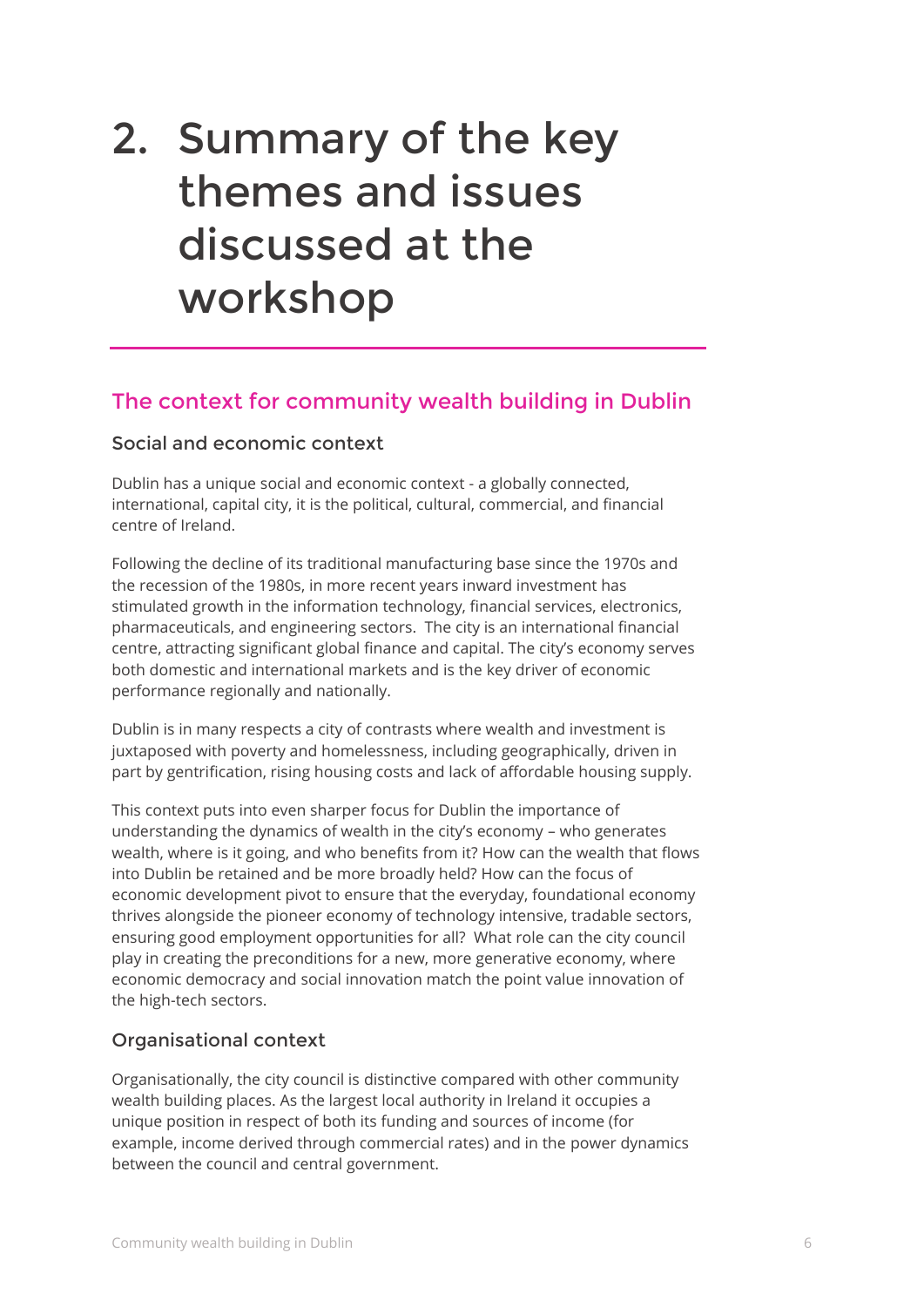As with other anchor institutions in Ireland, the city council exercises its functions in accordance with both national and European Union legislation.

It is both a diverse organisation, with lots of functions, and a distributed one, with relatively high levels of autonomy in individual departments. The five areas focus means there is a geographical as well as functional dimension to this dynamic. This provides both opportunities and challenges for developing a community wealth building approach. The distributed nature of the organisation creates the conditions where small-scale pilots and prototypes can be rapidly developed and implemented, building confidence, and harnessing the learning needed to deploy these approaches at scale. However, it will require effective communication within and across the council to keep in view the bigger picture vision and objectives and ensure momentum, buy-in and corporate ownership. This will be a vital role for the working group moving forward.

The city council is one of many anchor institutions in Dublin, so the long-term goal, following the period covered by this initial implementation plan, will be to use the city council's growing expertise in community wealth building to influence other anchor institutions towards harnessing their collective power as economic agents.

## What does 'good' community wealth building look like in Dublin?

In the workshop the group reflected on the key outcomes and success criteria for a community wealth building approach in Dublin. These were described in relation to the ways of working and approach of the city council and in terms of improved quality of life and outcomes for people on the Dublin area.

| <b>Organisational outcomes</b>                                                                                                                                                                                                                                                                                                                                                                                                                                                              | <b>People outcomes</b>                                                                                                                                                                                                                                                                                                                                                                                                                                                                                                      |  |
|---------------------------------------------------------------------------------------------------------------------------------------------------------------------------------------------------------------------------------------------------------------------------------------------------------------------------------------------------------------------------------------------------------------------------------------------------------------------------------------------|-----------------------------------------------------------------------------------------------------------------------------------------------------------------------------------------------------------------------------------------------------------------------------------------------------------------------------------------------------------------------------------------------------------------------------------------------------------------------------------------------------------------------------|--|
| That we learn as a group<br>about new ideas and<br>initiatives<br>Community wealth building is<br>understood in Dublin City<br>Council<br>Community wealth building<br>becomes embedded in the<br>day-to-day business of Dublin<br>City Council<br>Greater co-operation and<br>$\bullet$<br>communication between<br>Dublin City Council<br>Departments<br>That we clarify what we are<br>$\bullet$<br>trying to achieve<br>Clear measurable targets with<br>$\bullet$<br>tangible outcomes | That people see how Dublin is<br>getting better as a place to<br>live, more cycling, more social<br>cohesion, more involvement<br>by people in decisions that<br>matter to them<br>The lives of our citizens are<br>improved and enriched<br>Personal success stories and<br>development of micro<br>business to SMEs<br>Dublin your city process -<br>reflect on what we mean by<br>wealth?<br>Citizens have a stake in the<br>economy, feel that it's<br>something they can<br>participate in<br>Using assets to give the |  |
|                                                                                                                                                                                                                                                                                                                                                                                                                                                                                             | community what they actually                                                                                                                                                                                                                                                                                                                                                                                                                                                                                                |  |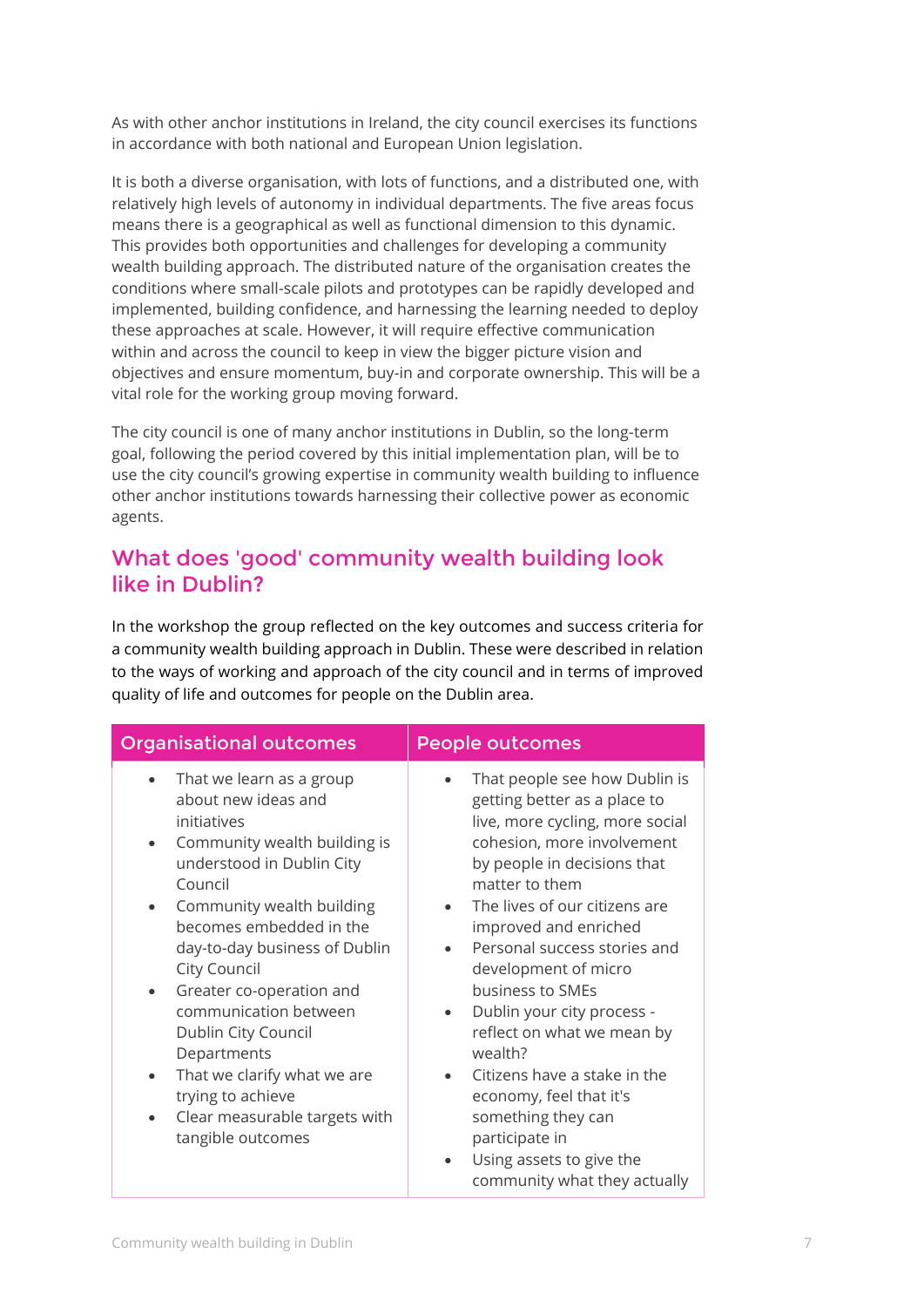| <b>Organisational outcomes</b>                                                                                                                                                                                                                                                                                                                                                                                                                                                                                                                                                                                                                                                | <b>People outcomes</b>                                                                                                                                                                                                                                                                                                                                                                        |
|-------------------------------------------------------------------------------------------------------------------------------------------------------------------------------------------------------------------------------------------------------------------------------------------------------------------------------------------------------------------------------------------------------------------------------------------------------------------------------------------------------------------------------------------------------------------------------------------------------------------------------------------------------------------------------|-----------------------------------------------------------------------------------------------------------------------------------------------------------------------------------------------------------------------------------------------------------------------------------------------------------------------------------------------------------------------------------------------|
| That we set a few ambitious<br>targets and track and<br>communicate progress<br>That we have a clear plan, and<br>$\bullet$<br>we can chart progress and<br>effectively communicate it<br>That we have some great<br>$\bullet$<br>stories that are told as part of<br>this process<br>That we have greater insights<br>$\bullet$<br>into the impact of our<br>organisation and how we work<br>with others<br>Identify objectives in business<br>$\bullet$<br>plans which fit into community<br>wealth building<br>Linked to priorities in<br>$\bullet$<br>Corporate Plan and other<br>strategic documents<br>Expansion and resourcing of<br>existing successful<br>programmes | need, not what we think they<br>need<br>Improved responses in Your<br>Dublin Your Voice survey<br>Having people with the right<br>skills to employ in roles e.g.,<br>stonecutting<br>That each person has choices<br>and can realise their potential<br>That we buy goods and<br>services from more local micro<br>enterprises and SME's<br>Greater wellbeing of citizens,<br>not just wealth |

## Draft statement of purpose for the working group

The community wealth building working group within Dublin City Council brings people together from across the Council to explore how community wealth building can be used to support the city council's strategic priorities in the short and longer term. This working group will do this in a number of ways:

- **Champion community wealth building as a strategic approach to the Council's work**, becoming advocates and champions for a community wealth building approach to our work within the city council.
- **Map existing initiatives of CWB in the City and evaluate the potential for future development**
- **Disrupt/provoke: Start a conversation about how a community wealth building approach can be mobilised to change and improve outcomes for city council residents**
- **Action planning: Bringing existing activity together under the umbrella of a community wealth building programme, developing new pilots and area-based activity, and thinking about the delivery of new initiatives through community wealth building lens**

The key principles which will guide the approach of the working group during the period of this implementation plan are: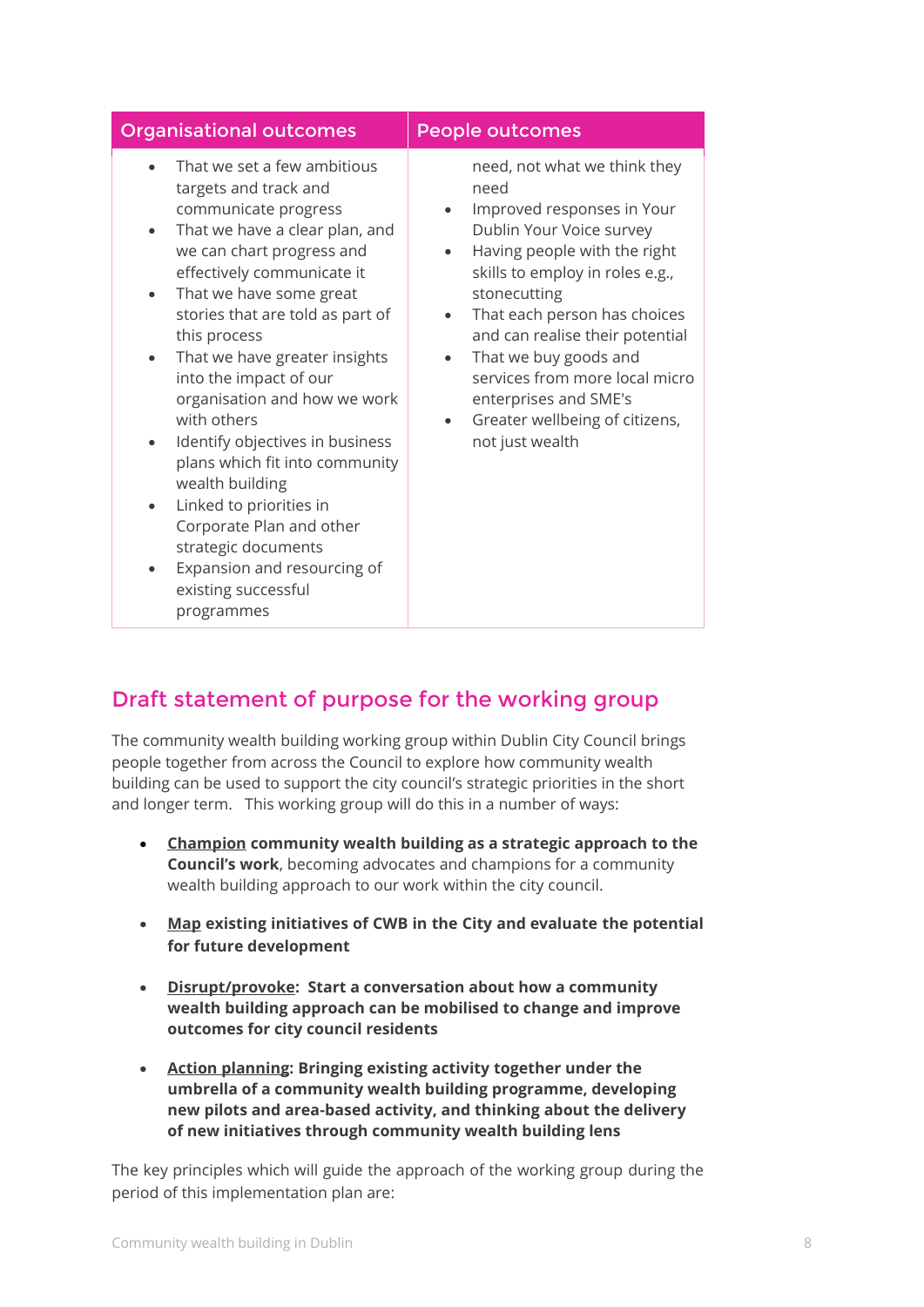- **Build on what's already happening** recognising that there is already a great deal of work going on within the council that can be understood as community wealth building, and which provides a platform from which progress can be accelerated.
- **Be ambitious and think differently** whilst the implementation plan needs to be achievable, the working group has a key role in ensuring that there are genuine opportunities to think creatively and to challenge existing norms, being ambitious for what can be achieved, and keeping in view the bigger picture and vision of a fairer and more inclusive economy.
- **Everyone does something** the working group has a role as a collective in guiding and managing the community wealth building agenda in Dublin City Council, but each member of the group also has an individual responsibility to ensure their departments are actively engaged in delivering against the identified actions in the implementation plan.

## Key concerns and reasons to be cheerful

The workshop discussion was used to surface key concerns and reasons to be cheerful. These are reproduced below, along with a commentary about how these issues have been considered in developing the implementation plan.

| <b>Key concern</b>                                                                                                  | How will this be addressed?                                                                                                                                                                                                                                                                                                                                                                                                                                                                                                                                                                              |
|---------------------------------------------------------------------------------------------------------------------|----------------------------------------------------------------------------------------------------------------------------------------------------------------------------------------------------------------------------------------------------------------------------------------------------------------------------------------------------------------------------------------------------------------------------------------------------------------------------------------------------------------------------------------------------------------------------------------------------------|
| We're all busy - how do we carve out<br>the time? Who is going to lead on<br>actions?                               | Key to this will be integrating<br>community wealth building thinking<br>and practice into the day job. The<br>workshop discussions highlighted the<br>wealth of existing practice that can be<br>brought within a community wealth<br>building frame, and which provides<br>the existing foundations from which<br>to build on.<br>In taking forward the implementation<br>plan it will be important that every<br>member of the group takes<br>responsibility for some of the actions<br>- this is captured in the proposed<br>principles in the statement of purpose<br>for the working group, above. |
| Ambition - not too elaborate to start<br>off with. Start small - pilot - scale.<br>Don't try to run before we walk. | The implementation plan is aimed at<br>getting the foundations in place for<br>community wealth building practice in<br>the city council. These are the first<br>steps for what can realistically be                                                                                                                                                                                                                                                                                                                                                                                                     |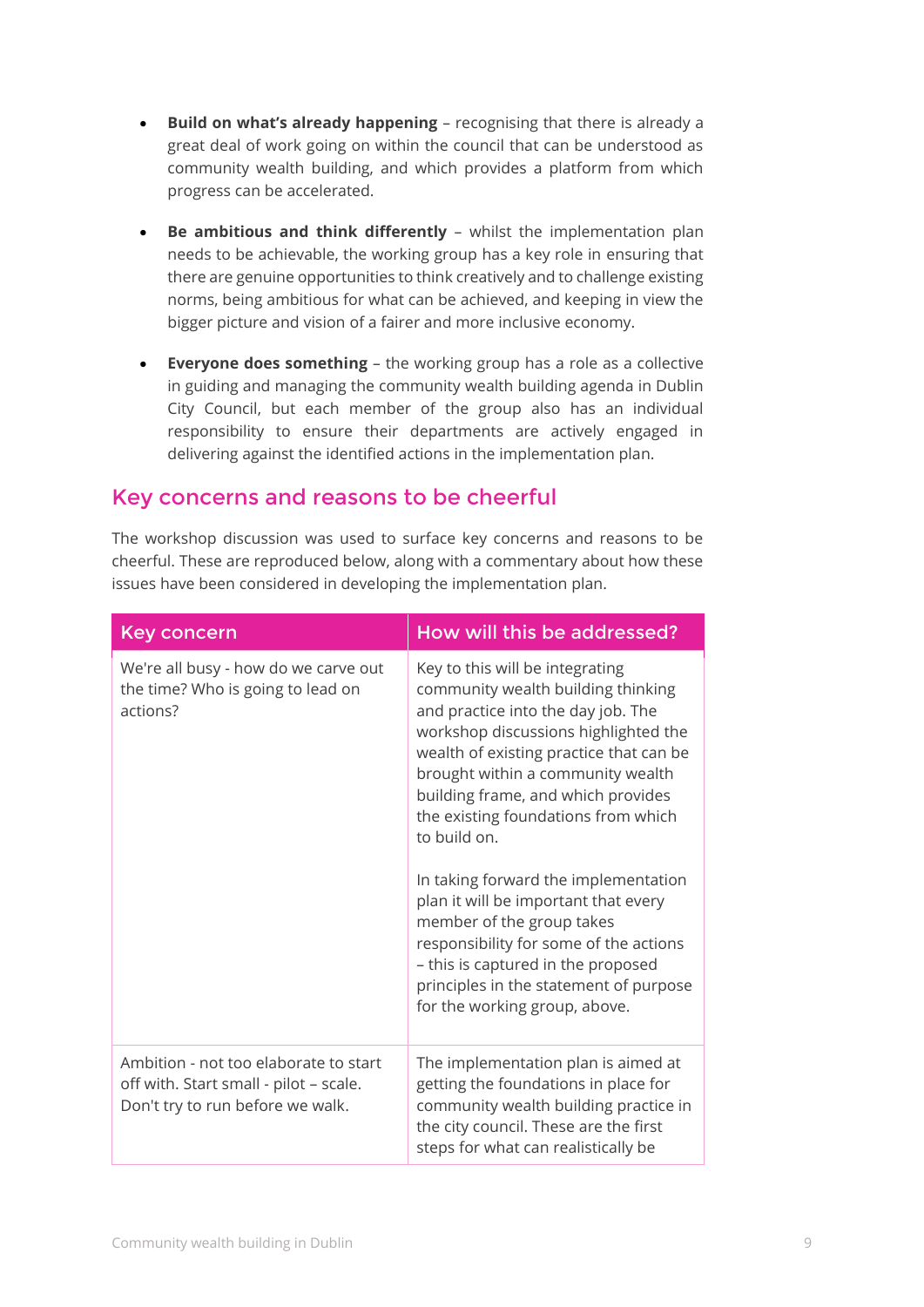| <b>Key concern</b>                                                           | How will this be addressed?                                                                                                                                                                                                                                                                                                                                                                                                                                                                                                      |
|------------------------------------------------------------------------------|----------------------------------------------------------------------------------------------------------------------------------------------------------------------------------------------------------------------------------------------------------------------------------------------------------------------------------------------------------------------------------------------------------------------------------------------------------------------------------------------------------------------------------|
|                                                                              | achieved in an eighteen-month<br>timeframe.                                                                                                                                                                                                                                                                                                                                                                                                                                                                                      |
|                                                                              | The implementation plan focuses on<br>opportunities for small-scale pilots<br>and area-based activity which can be<br>used to build confidence prior to<br>spreading and scaling.                                                                                                                                                                                                                                                                                                                                                |
| Resource / capacity concerns - e.g., if<br>procurement is a central feature. | Whilst the central procurement<br>function will have a role, the<br>responsibility for spending and use of<br>resources sits right across the<br>organisation.                                                                                                                                                                                                                                                                                                                                                                   |
|                                                                              | The proposed social value framework<br>for Dublin City Council will be a tool to<br>guide this activity in all departments.                                                                                                                                                                                                                                                                                                                                                                                                      |
| Important to get other people on<br>board - link to Business Plans.          | This has been captured in the actions<br>under the objective to 'embed<br>community wealth building within the<br>corporate approach of the city<br>council'.                                                                                                                                                                                                                                                                                                                                                                    |
| Development of communications tool.                                          | Effective communication is a core<br>feature of the implementation plan<br>and will be an important role for the<br>working group.                                                                                                                                                                                                                                                                                                                                                                                               |
| Need external support to help us<br>implement it going forward.              | Bringing in external support to assist<br>and to act as a critical friend during<br>the implementation plan period would<br>certainly be beneficial. CLES would be<br>delighted to continue working with<br>Dublin City Council in this regard, and<br>could offer bespoke support - for<br>example, in relation to developing the<br>social value framework, integrating<br>community wealth building into<br>strategic planning activity, spend<br>analysis, recruitment analysis, and<br>mapping of land and property assets. |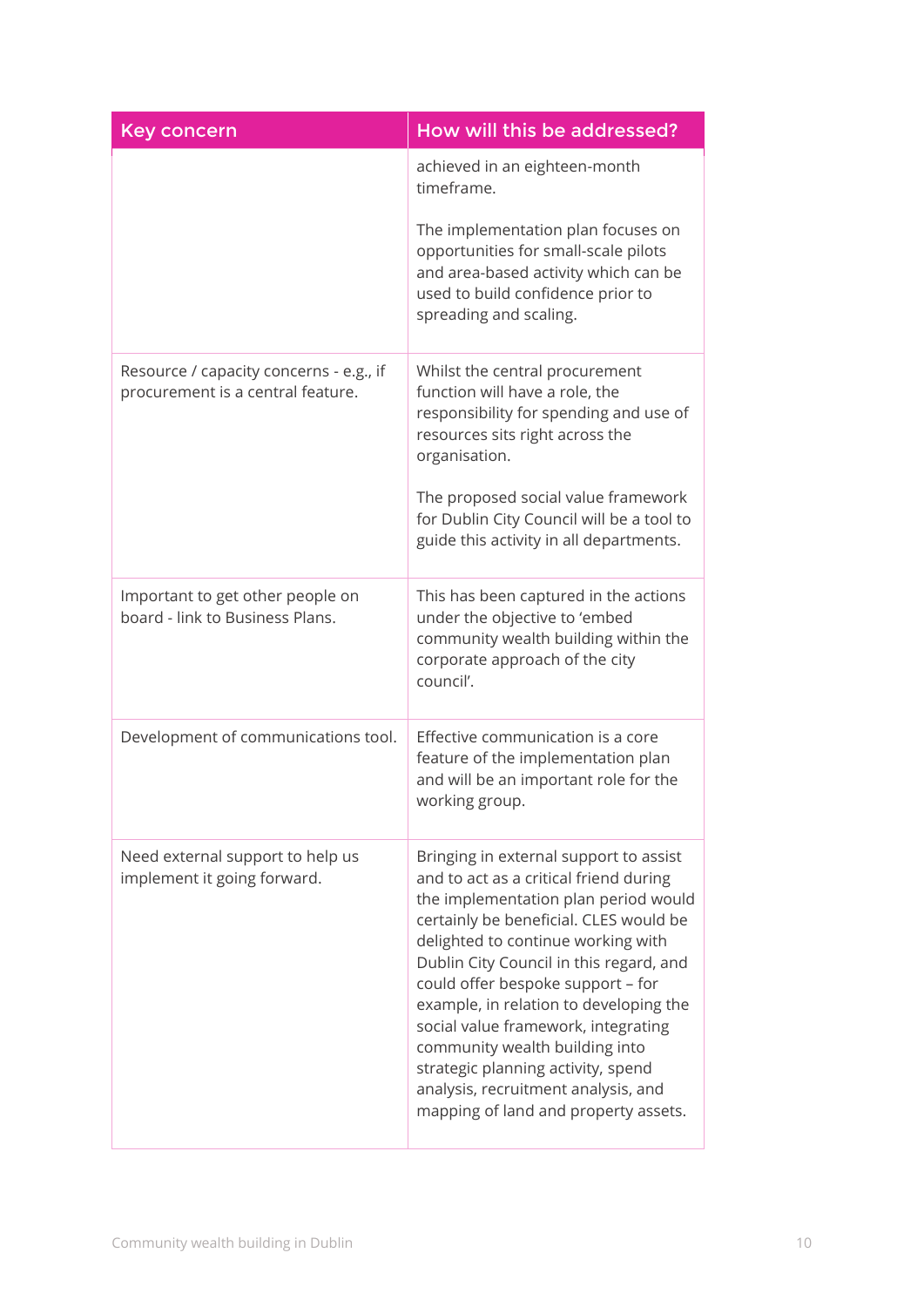| Key concern                                                                                                                                                                                                                              | How will this be addressed?                                                                                                                                                                                                                                                                                                               |
|------------------------------------------------------------------------------------------------------------------------------------------------------------------------------------------------------------------------------------------|-------------------------------------------------------------------------------------------------------------------------------------------------------------------------------------------------------------------------------------------------------------------------------------------------------------------------------------------|
| How we merge our roles into an<br>effective group - become greater than<br>sum of parts.                                                                                                                                                 | The working group is already more<br>than the sum of its parts, with energy,<br>commitment, and an obvious desire to<br>think beyond departmental silos. It<br>will be important to maintain this<br>focus going forward.                                                                                                                 |
| Does it need a full-time post to drive it<br>forward?                                                                                                                                                                                    | We have recommended that the<br>working group look to secure<br>commitment for administrative<br>support in the first instance.                                                                                                                                                                                                           |
| Do we need to develop new tools or<br>systems - make part of digital<br>transformation - better real time<br>information?<br>Quality of data is not good - held in<br>silos.<br>Capacity for analysis will need to<br>develop over time. | These issues will no doubt surface<br>during the 'build understanding'<br>components of the implementation<br>plan.<br>There will be opportunities to start<br>simply and to consider how to align<br>data most important to the<br>community wealth building work with<br>any existing city council plans for<br>digital transformation. |

| <b>Reason to be cheerful</b>                                                                      | How will this be addressed?                                                                                                                                                                            |
|---------------------------------------------------------------------------------------------------|--------------------------------------------------------------------------------------------------------------------------------------------------------------------------------------------------------|
| Highlighting the existing work we are<br>already doing!                                           | This is vital and, as mentioned above,<br>provides good foundations to build<br>from.                                                                                                                  |
| A willing coalition - lots of ideas and<br>enthusiasm.<br>We all agree this is a really good idea | CLES has been impressed by the<br>energy, commitment, and enthusiasm<br>of the working group - to have such<br>genuine, cross-departmental<br>commitment from the outset bodes<br>well for the future. |
| Engagement with the LCDC and<br>Preparation of the Local Economic<br>Community Plan.              | This has been captured in the actions<br>under the objective to 'embed<br>community wealth building within the<br>corporate approach of the city<br>council'.                                          |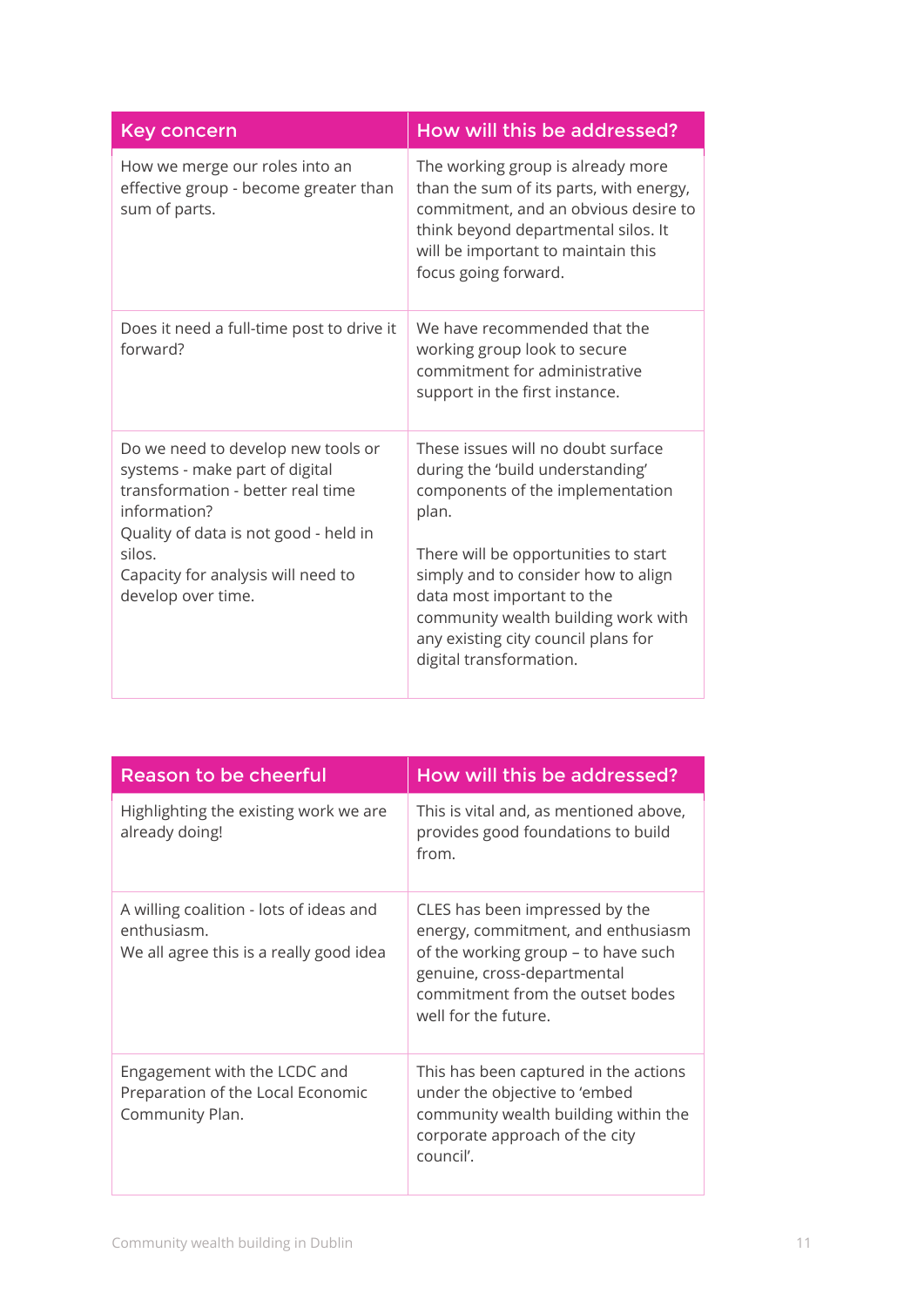| Reason to be cheerful                                                                                                                        | How will this be addressed?                                                                                                                                                                                                          |
|----------------------------------------------------------------------------------------------------------------------------------------------|--------------------------------------------------------------------------------------------------------------------------------------------------------------------------------------------------------------------------------------|
| Hearing about European and other<br>locations examples - it can be done!<br>Opportunity for us to learn from each<br>other and other cities. | This is key to building confidence. As<br>part of the community wealth building<br>family, Dublin will be welcome to join<br>CLES' communities of practice to<br>continue to share experiences with,<br>and learn from, other areas. |
| Procurement is everybody's friend!!                                                                                                          | (ಟಿ)                                                                                                                                                                                                                                 |
| Link community wealth building with<br>the civic crowd-funding project.                                                                      | This can be part of the pilot approach.                                                                                                                                                                                              |
| Dublin City Council as a champion and<br>cheerleader.                                                                                        | There is a real opportunity for Dublin<br>to position itself as a pioneer for<br>community wealth building in Ireland.                                                                                                               |

## Mapping of existing activity and gaps

The implementation plan has been informed by the mapping of existing activity and gaps undertaken during the workshop - see Appendix 1.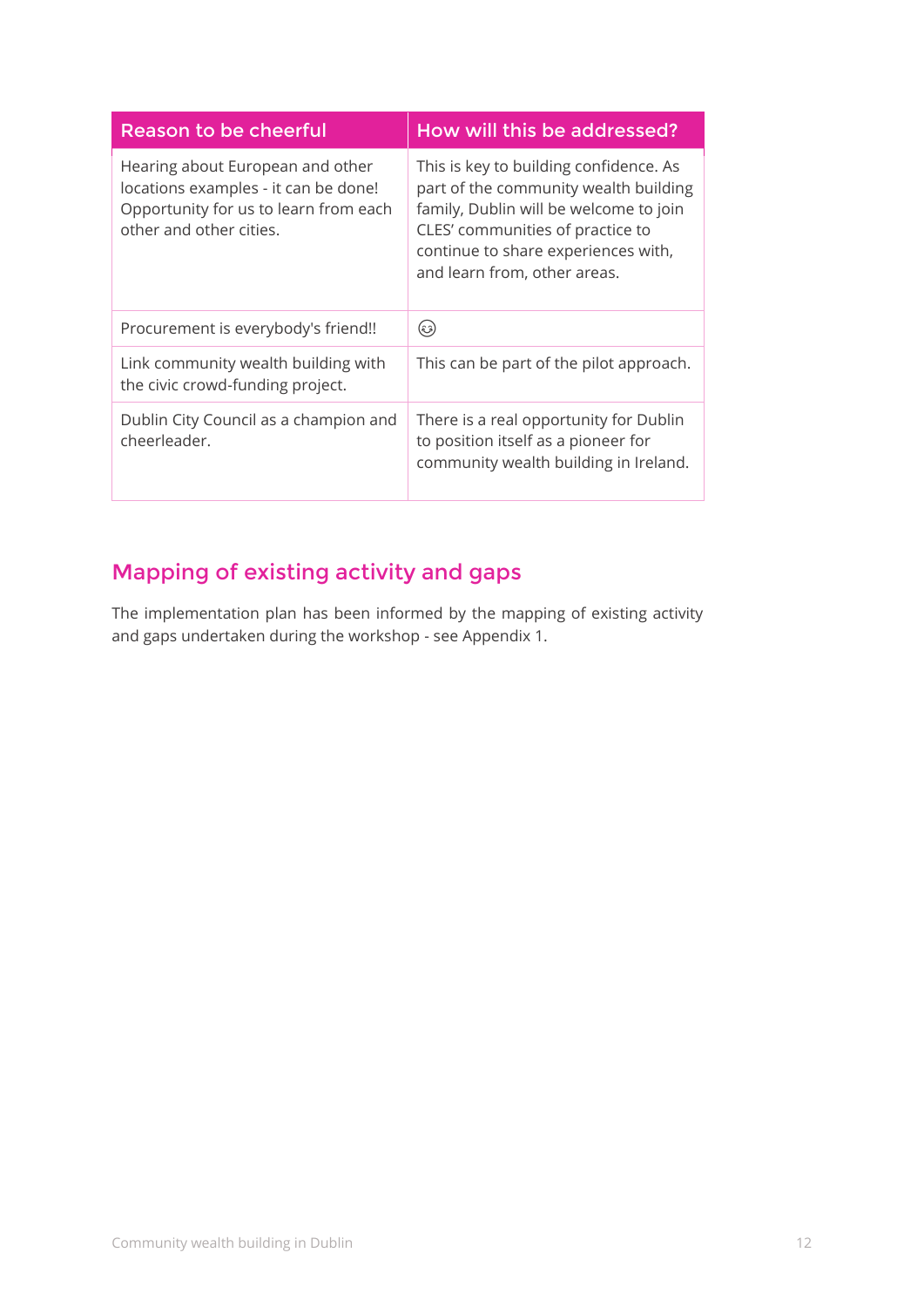# <span id="page-12-0"></span>3. Draft implementation plan

The draft implementation plan sets out proposed high-level actions against five linked objectives:



#### 1. **Develop a social value framework for Dublin City Council.**

A social value framework is a tool to assist decision making for anyone in the city council with responsibility for spending resources. This includes anyone involved in recruiting new members of staff, buying goods, services and works, designing services (commissioning), or managing the city council's assets.

The starting point will be to establish the economic, social, and environmental outcomes that are most important to the city council, drawing on existing policy priorities and known challenges, then translating these into a small number of priority outcomes with associated indicators and measures.

This process will be an opportunity to start to think differently about measures of success with health, wellbeing and community indicators developed to complement existing economic indicators.

The framework can be applied using small-scale pilot activity initially (see Objective 3) to build confidence in the model.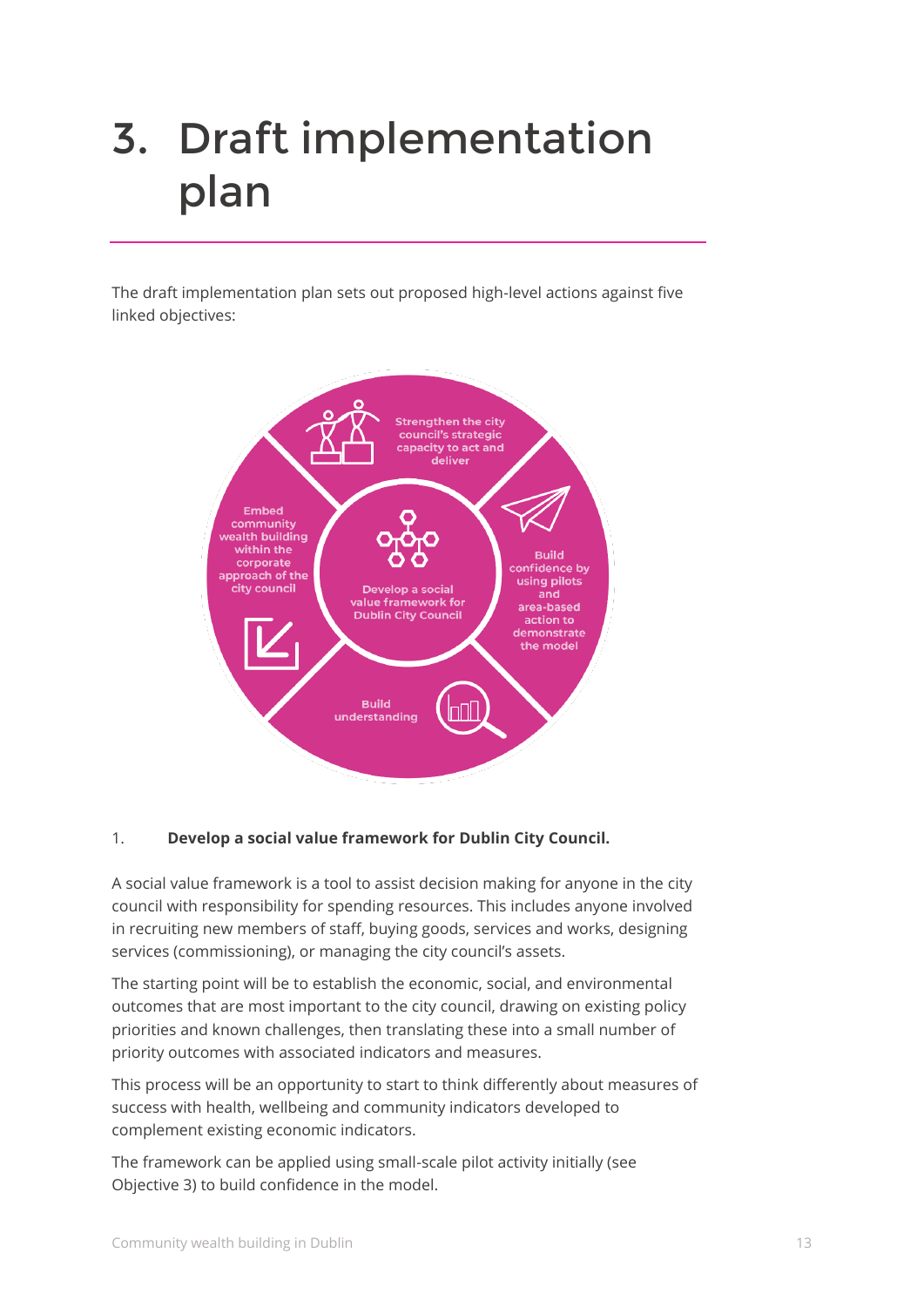The framework will be a cross-departmental tool, designed to shift the organisational culture so that greater benefits are delivered for the Dublin economy and its people. This cannot happen overnight. Social value is not one person's job - it can be created by each and every Dublin City Council employee, and through all of the city council's spending and activity.

The actions under this objective relate, therefore, not only to the development and use of the framework, but the wider actions needed to support the desired shift in culture, for example in relation to communications, leadership, and training.

#### **2. Strengthen the city council's strategic capacity to act and deliver.**

Actions under this objective relate to the role of the community wealth building working group in championing community wealth building as a strategic approach in Dublin City Council and exploiting the potential to develop community wealth building practice. The group will have a key role in ensuring that a wide range of disparate activity is pulled together within an overarching community wealth building frame and effectively communicated as such.

This will involve building on current initiatives (the existing activities captured in the mapping exercise undertaken during the workshop), and by applying a community wealth building lens to any new opportunities and challenges which emerge.

Working group members will take responsibility for communicating about community wealth building in relation to their own areas of work and with other partners both internally and externally (keeping it simple and thinking about language and messaging that works for Dublin's context).

#### **3. Build confidence by using pilots and area-based action to demonstrate the model.**

The discussions during the workshop revealed that there is already a great deal of work going on within the council that could be understood as community wealth building but which to date, has been seen as linked to departmental or areabased priorities. The community wealth building agenda provides an overarching frame with which to pull together examples of existing or emerging practice in order to illustrate the strengths of the council in this area to date, identify opportunities to spread and scale, and to help explain the concept using existing examples from the Council's work.

The workshop discussions also surfaced a number of examples of projects or ideas still in development where there is significant scope to apply a community wealth building approach to help develop and support project outcomes longer term.

Finally, there are some of the community wealth building levers which are relatively under-developed in a Dublin context. Here, there are opportunities to build confidence in the community wealth building approach by starting with a number of new, small, discrete pilot projects to test the concept – looking for early wins and opportunities.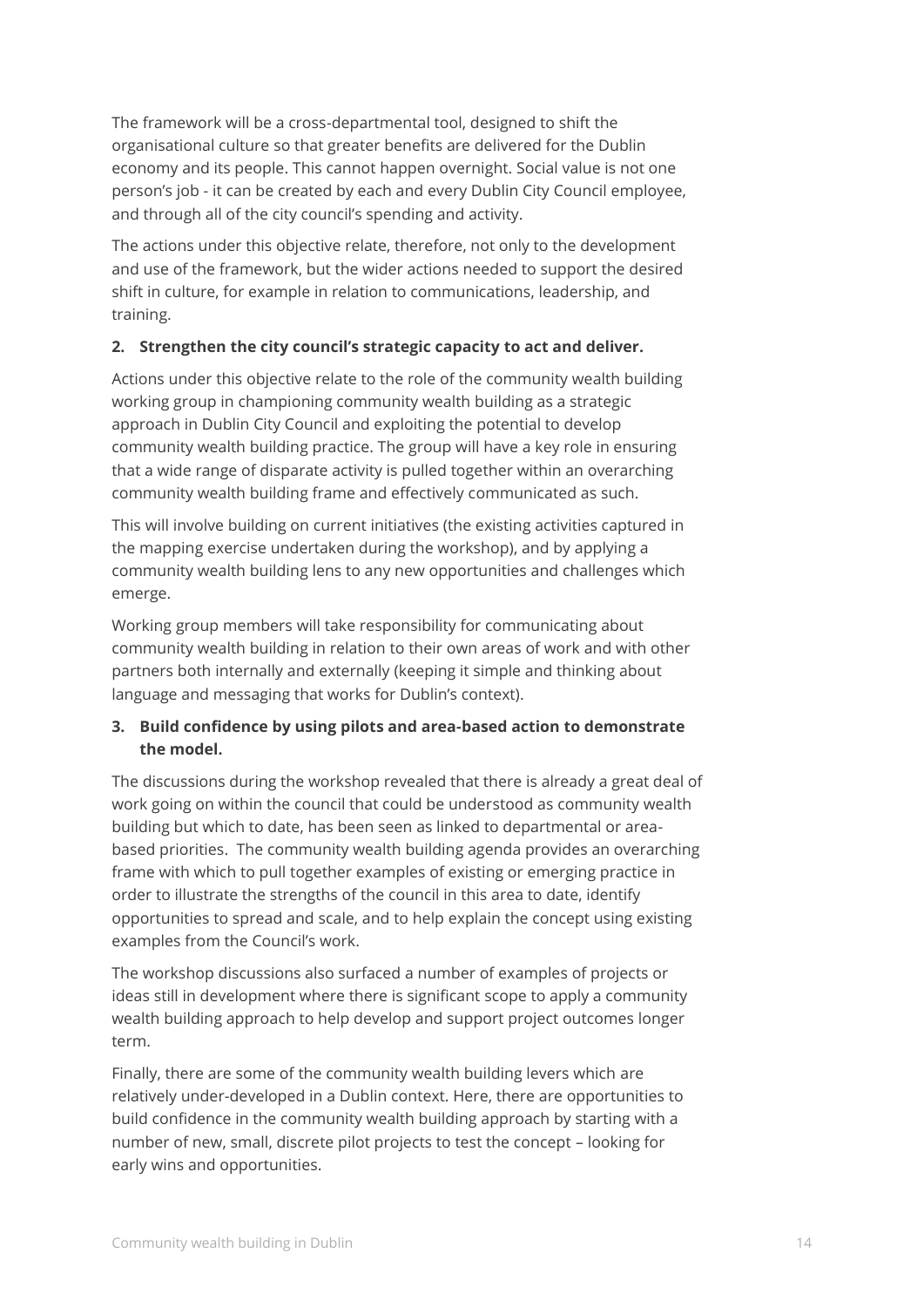These pilots provide an opportunity to test specific aspects of community wealth building practice which, although small-scale to begin with, can foreshadow what could be done to stimulate more significant changes in the Dublin economy – for example:

- Using the public sector spending power to support and stimulate the growth of generative businesses in the everyday, foundational economy, ensuring that good jobs and opportunities are available beyond the techfocused, pioneer sectors.
- How different approaches to asset and land ownership can act as a counterweight to rising cost of living and housing costs.
- How more social value can be derived from inward investment and wealth flows into the city.

#### **4. Build understanding.**

The fourth objective is to build understanding of the council's economic role – through, for example, spend analysis, recruitment analysis, and mapping of land and property assets.

These actions will provide a baseline of information which can be used to influence future community wealth building priorities and monitor progress over time.

#### **5. Embed community wealth building within the corporate approach of the city council.**

An important objective for this initial implementation plan is to ensure that community wealth building is adopted as an integral part of the corporate processes of the city council - linked to priorities in the Corporate Plan and other strategic documents and reflected in objectives in business plans.

There are also opportunities for the council to use its influence as the capital city and largest local authority in Ireland, to use community wealth building as a frame in its discussions with central government.

Collectively, the objectives and the proposed actions listed below, will help secure the first stages of the city council's community wealth building work, providing the initial foundations from which a more ambitious programme can be developed, including seeking to engage and influence other key anchor intuitions in the city.

|    | <b>Actions</b>                                                                                                                                                                                                                                  | <b>Timeframe</b>                                                                                                   |
|----|-------------------------------------------------------------------------------------------------------------------------------------------------------------------------------------------------------------------------------------------------|--------------------------------------------------------------------------------------------------------------------|
|    | 1. Develop a social value framework for Dublin City Council.                                                                                                                                                                                    |                                                                                                                    |
| a) | Agree the principles which will guide the<br>development and adoption of the social value<br>framework.                                                                                                                                         | 2022/23<br>2023/24<br>Q <sub>3</sub><br>Q4<br>Q1<br>Q <sub>2</sub><br>Q <sub>2</sub><br>O <sub>1</sub>             |
| b) | Convene a stakeholder discussion to agree<br>relevant social, economic, and environmental<br>outcomes. These will be informed by existing<br>policy and by local needs analysis - including,<br>for example, holistic frameworks such as the UN | 2023/24<br>2022/23<br>Q <sub>3</sub><br>Q <sub>2</sub><br>Q <sub>2</sub><br>Q4<br>Q <sub>1</sub><br>O <sub>1</sub> |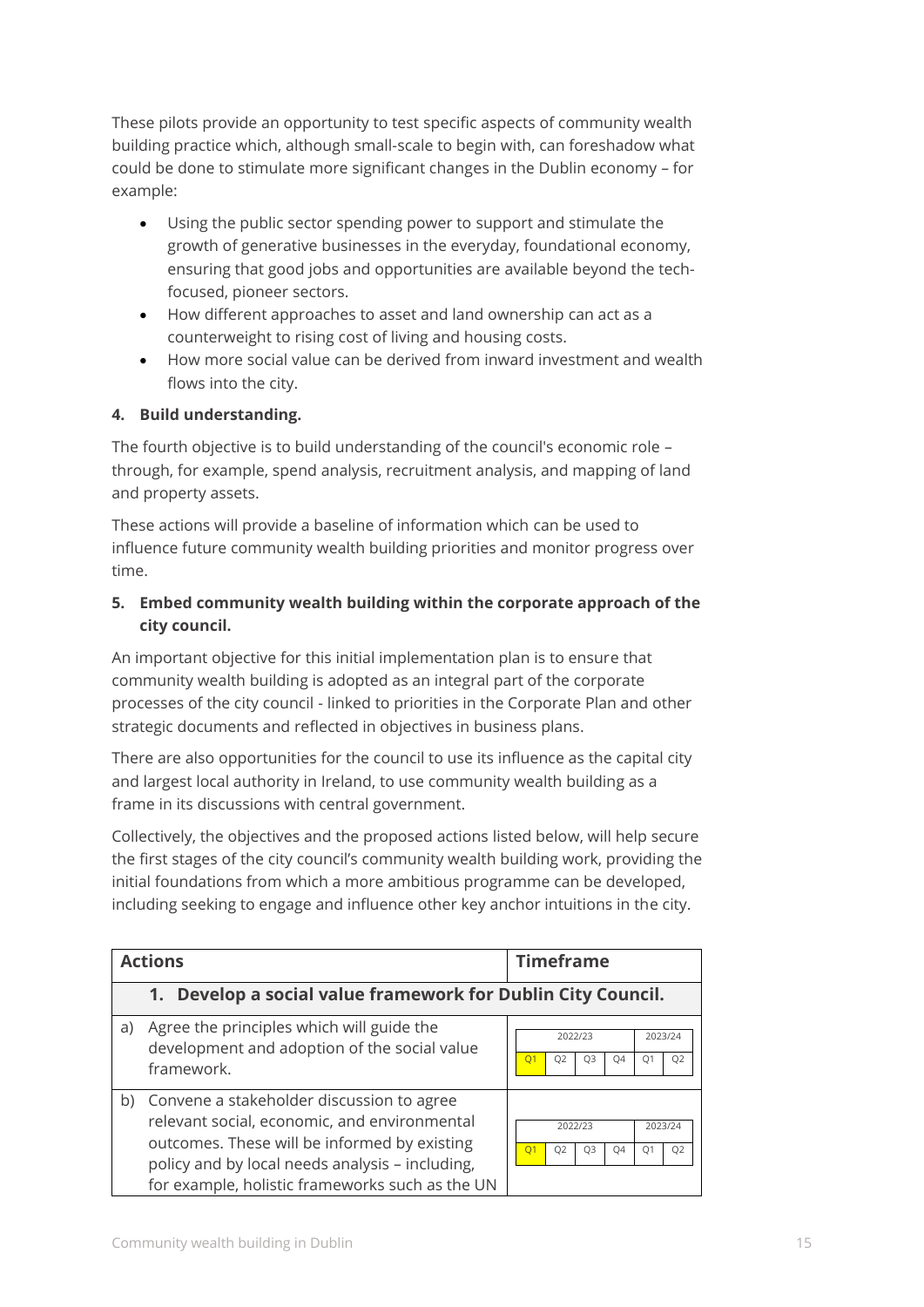|    | Sustainable Development Goals and relevant<br>data on wellbeing and deprivation - and could<br>also include an area-based dimension.                                                                                                                                                                                                                                          |                                                                                                        |
|----|-------------------------------------------------------------------------------------------------------------------------------------------------------------------------------------------------------------------------------------------------------------------------------------------------------------------------------------------------------------------------------|--------------------------------------------------------------------------------------------------------|
| C) | Prioritise a small number of outcomes.                                                                                                                                                                                                                                                                                                                                        | 2022/23<br>2023/24<br>Q4<br>Q <sub>1</sub><br>Q <sub>2</sub><br>Q3<br>Q1<br>Q <sub>2</sub>             |
|    | d) Establish relevant baselines and agree a<br>measurement framework.                                                                                                                                                                                                                                                                                                         | 2022/23<br>2023/24<br>Q2<br>Q <sub>3</sub><br>Q4<br>Q1<br>Q1<br>Q <sub>2</sub>                         |
| e) | Test out through small-scale pilots (see<br>Objective 3), review and refine.                                                                                                                                                                                                                                                                                                  | 2022/23<br>2023/24<br>Q <sub>2</sub><br>Q <sub>3</sub><br>Q <sub>4</sub><br>Q1<br>Q1<br>Q <sub>2</sub> |
| f) | Training - Pursuant to the idea that social value<br>is for everyone, there should be a programme<br>of ongoing training that embeds social value<br>across the organisation. Doing this in<br>consultation with the workforce will be a further<br>opportunity to examine what is already being<br>done but perhaps not currently framed in the<br>language of social value. | 2022/23<br>2023/24<br>Q1<br>Q <sub>2</sub><br>Q4<br>Q3<br>Q1<br>Q <sub>2</sub>                         |
| g) | Leadership - consider adopting and publicising<br>a statement of intent for Dublin City Council's<br>approach to social value                                                                                                                                                                                                                                                 | 2022/23<br>2023/24<br>Q <sub>2</sub><br>Q4<br>Q1<br>Q1<br>Q3<br>Q <sub>2</sub>                         |
|    | 2. Strengthen the city council's strategic capacity to act and<br>deliver.                                                                                                                                                                                                                                                                                                    |                                                                                                        |
|    |                                                                                                                                                                                                                                                                                                                                                                               |                                                                                                        |
| a) | Formalise the governance arrangements for the<br>building programme<br>community wealth<br>including the role of the working group and<br>senior management and political responsibility.<br>This should include:                                                                                                                                                             |                                                                                                        |
|    | Agree final wording for the 'statement of<br>purpose'.                                                                                                                                                                                                                                                                                                                        | 2022/23<br>2023/24                                                                                     |
|    | Agree a meeting schedule for the next 6-12<br>months.                                                                                                                                                                                                                                                                                                                         | Q <sub>2</sub><br>Q4<br>Q <sub>1</sub><br>Q3<br>Q1<br>Q <sub>2</sub>                                   |
|    | Secure buy in for administrative support to<br>help arrange meetings and co-ordinate<br>diaries for the working group.                                                                                                                                                                                                                                                        |                                                                                                        |
|    | Review and agree the implementation plan                                                                                                                                                                                                                                                                                                                                      |                                                                                                        |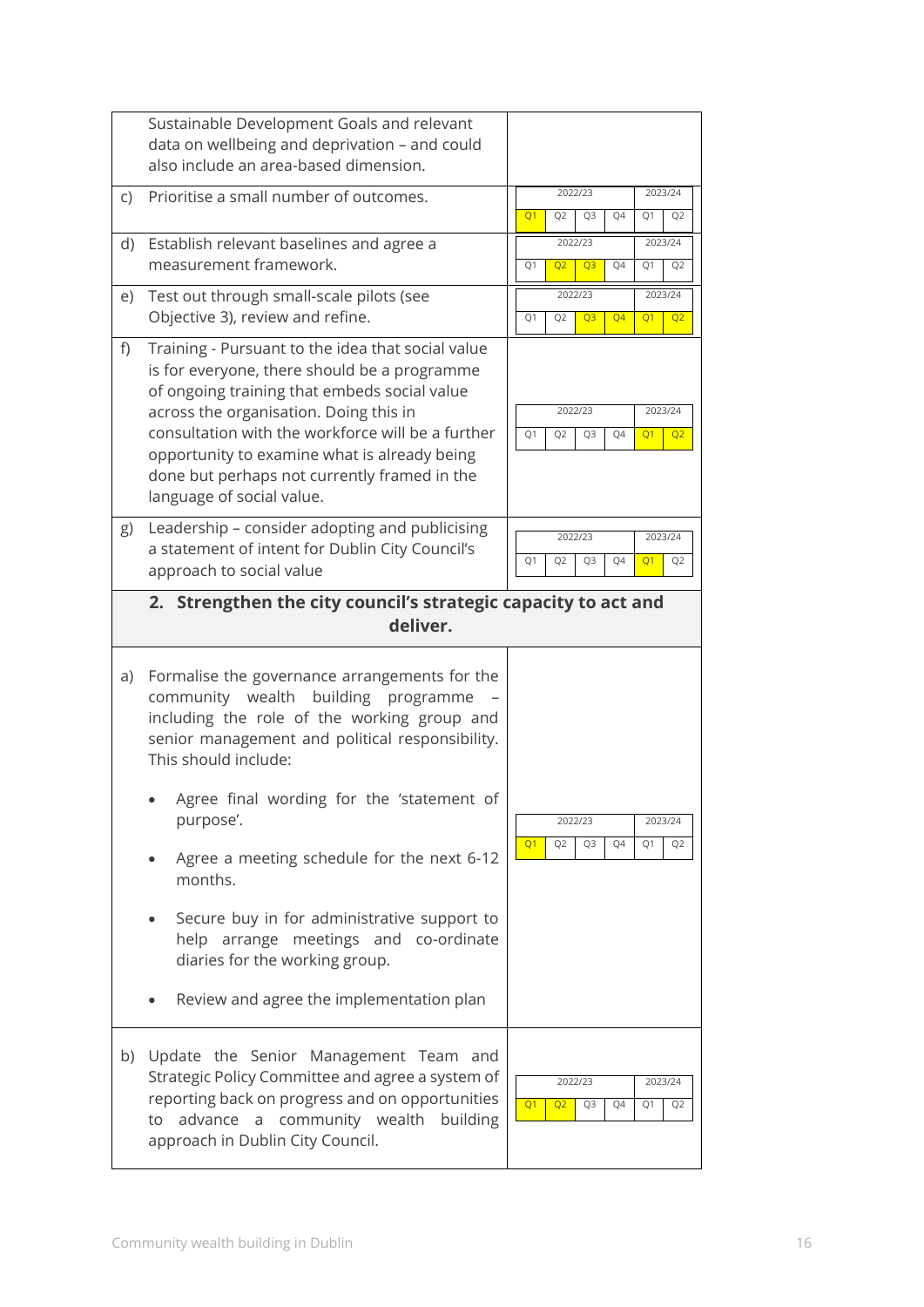| C)               | Update the Area Committees and use these<br>sessions to explore opportunities for area-based<br>pilots.                                                                                                                                                                                                                                                                                                 |                                                                                                                    |
|------------------|---------------------------------------------------------------------------------------------------------------------------------------------------------------------------------------------------------------------------------------------------------------------------------------------------------------------------------------------------------------------------------------------------------|--------------------------------------------------------------------------------------------------------------------|
| d)               | Arrange a series of information sessions with<br>staff from across the council to explain more<br>about community wealth building and to raise<br>awareness of the approach across the council<br>(including with the corporate communications<br>team).                                                                                                                                                | 2022/23<br>2023/24<br>Q <sub>4</sub><br>Q1<br>Q <sub>2</sub><br>Q <sub>3</sub><br>Q1<br>Q <sub>2</sub>             |
| e)               | Members of the working group to become<br>'champions for the approach within their own<br>work.                                                                                                                                                                                                                                                                                                         | 2022/23<br>2023/24<br>Q <sub>1</sub><br>Q <sub>2</sub><br>Q <sub>4</sub><br>Q <sub>3</sub><br>Q1<br>Q <sub>2</sub> |
| f)               | Provide an inclusive forum for people to learn<br>more about community wealth building and to<br>share experiences and learning. Continue to<br>examples<br>and<br>share<br>of where<br>harness<br>community wealth building work is already being<br>taken forward.                                                                                                                                    | 2022/23<br>2023/24<br>Q <sub>2</sub><br>Q <sub>4</sub><br>Q <sub>1</sub><br>Q <sub>3</sub><br>Q1<br>Q <sub>2</sub> |
| g)               | Work with the communications team to explore<br>integration of community wealth building into<br>our messaging externally and internally. This<br>could include a timebound mapping exercise,<br>including the development of a communications<br>strategy, identifying what is needed in order to<br>key stakeholders (internally<br>influence<br>and<br>externally) on the merits of this initiative. | 2022/23<br>2023/24<br>Q <sub>2</sub><br>Q3<br>Q4<br>Q1<br>Q <sub>1</sub><br>Q <sub>2</sub>                         |
|                  | Build confidence by using pilots and area-based action to<br>3.<br>demonstrate the model.                                                                                                                                                                                                                                                                                                               |                                                                                                                    |
|                  | Harnessing existing activities as community wealth<br>building pilots, including:                                                                                                                                                                                                                                                                                                                       |                                                                                                                    |
| <b>Workforce</b> |                                                                                                                                                                                                                                                                                                                                                                                                         |                                                                                                                    |
|                  | Planned pilot initiative to diversify the<br>workforce - targeting younger people in<br>disadvantaged<br>to<br>areas<br>access<br>apprenticeship opportunities.                                                                                                                                                                                                                                         | 2022/23<br>2023/24<br>Q <sub>4</sub><br>Q <sub>1</sub><br>Q2<br>Q <sub>3</sub><br>Q1<br>Q <sub>2</sub>             |
|                  | Outreach work to promote engineering as a<br>$\bullet$<br>profession, especially for younger women.                                                                                                                                                                                                                                                                                                     |                                                                                                                    |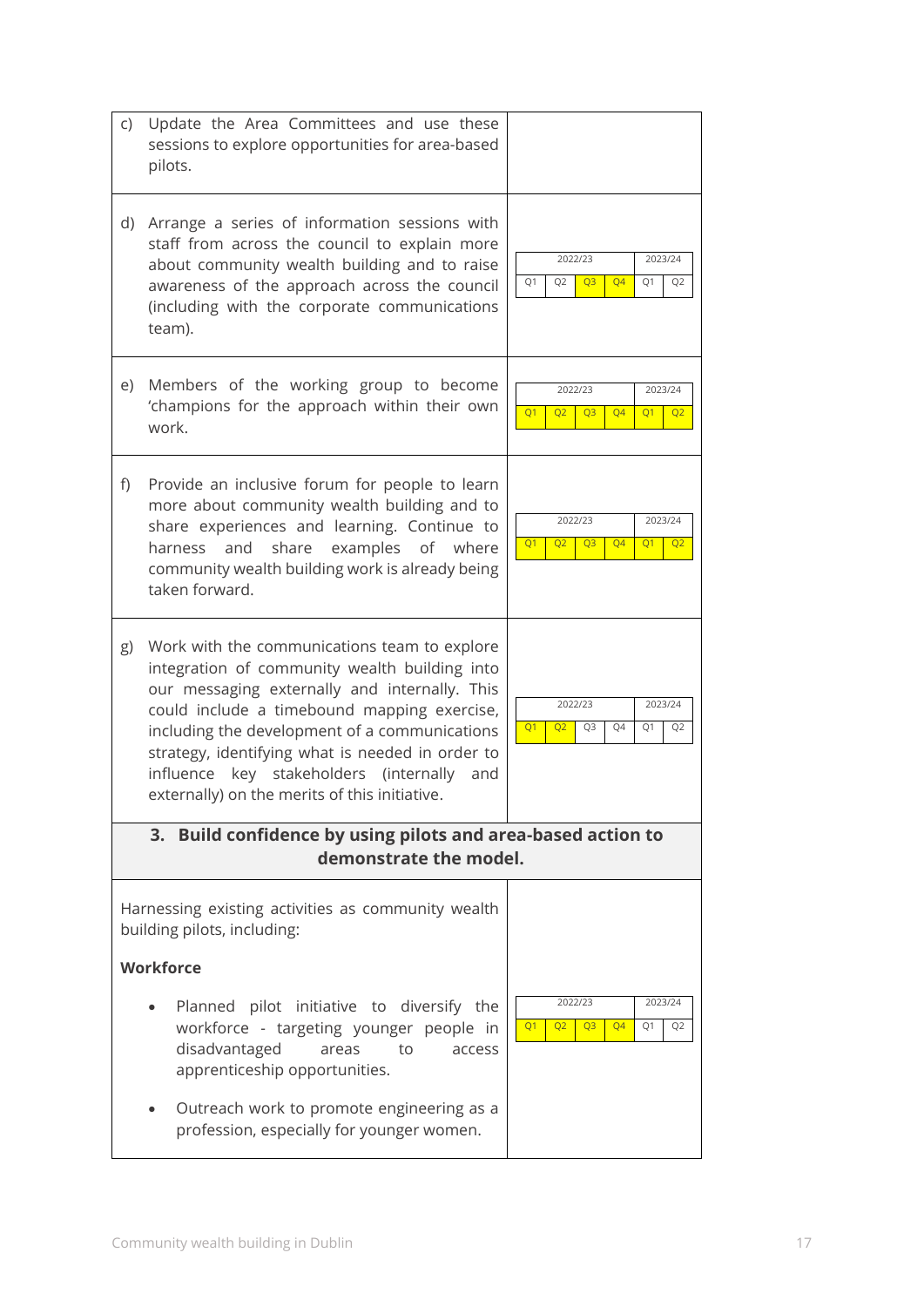|                 | Supporting employment through the Local<br>Enterprise Offices.                                                                                                                                                                                                                                                             |  |
|-----------------|----------------------------------------------------------------------------------------------------------------------------------------------------------------------------------------------------------------------------------------------------------------------------------------------------------------------------|--|
| <b>Spending</b> |                                                                                                                                                                                                                                                                                                                            |  |
|                 | Current contracts where spending is delivering<br>against social value outcomes, including:                                                                                                                                                                                                                                |  |
|                 | Apprenticeship programmes in key trades.                                                                                                                                                                                                                                                                                   |  |
|                 | Breaking down contracts into smaller lots to<br>facilitate micro-companies and sole traders.                                                                                                                                                                                                                               |  |
|                 | Community gain from development (e.g.,<br>community employment<br>scheme<br>on<br>construction skills).                                                                                                                                                                                                                    |  |
|                 | <b>Land and property</b>                                                                                                                                                                                                                                                                                                   |  |
|                 | Use of council buildings and spaces to facilitate<br>additional social value, including:                                                                                                                                                                                                                                   |  |
|                 | Work with Young Social Innovators                                                                                                                                                                                                                                                                                          |  |
|                 | Allowing temporary use of land and buildings<br>for local events, markets, etc.                                                                                                                                                                                                                                            |  |
|                 | Use of space at a peppercorn rent to cultural<br>creative organisations and<br>and<br>social<br>enterprises.                                                                                                                                                                                                               |  |
|                 | Staff volunteering.                                                                                                                                                                                                                                                                                                        |  |
|                 | <b>Inclusive ownership</b>                                                                                                                                                                                                                                                                                                 |  |
|                 | Support and finance for micro-enterprises.                                                                                                                                                                                                                                                                                 |  |
|                 | Support for social enterprises and area<br>partnership working to support social<br>enterprises to form consortia                                                                                                                                                                                                          |  |
|                 | St. Andrews Resource Centre - gardening<br>services to Google.                                                                                                                                                                                                                                                             |  |
|                 | These existing or planned initiatives represent a<br>significant spread of activity of direct relevance to the<br>community wealth building agenda.                                                                                                                                                                        |  |
|                 | The working group will need to engage with these<br>activities so that they start to be seen through a<br>community wealth building lens and as contributing<br>to the overall vision for community wealth building in<br>Dublin. The working group may wish to consider a<br>light-touch process whereby it is updated on |  |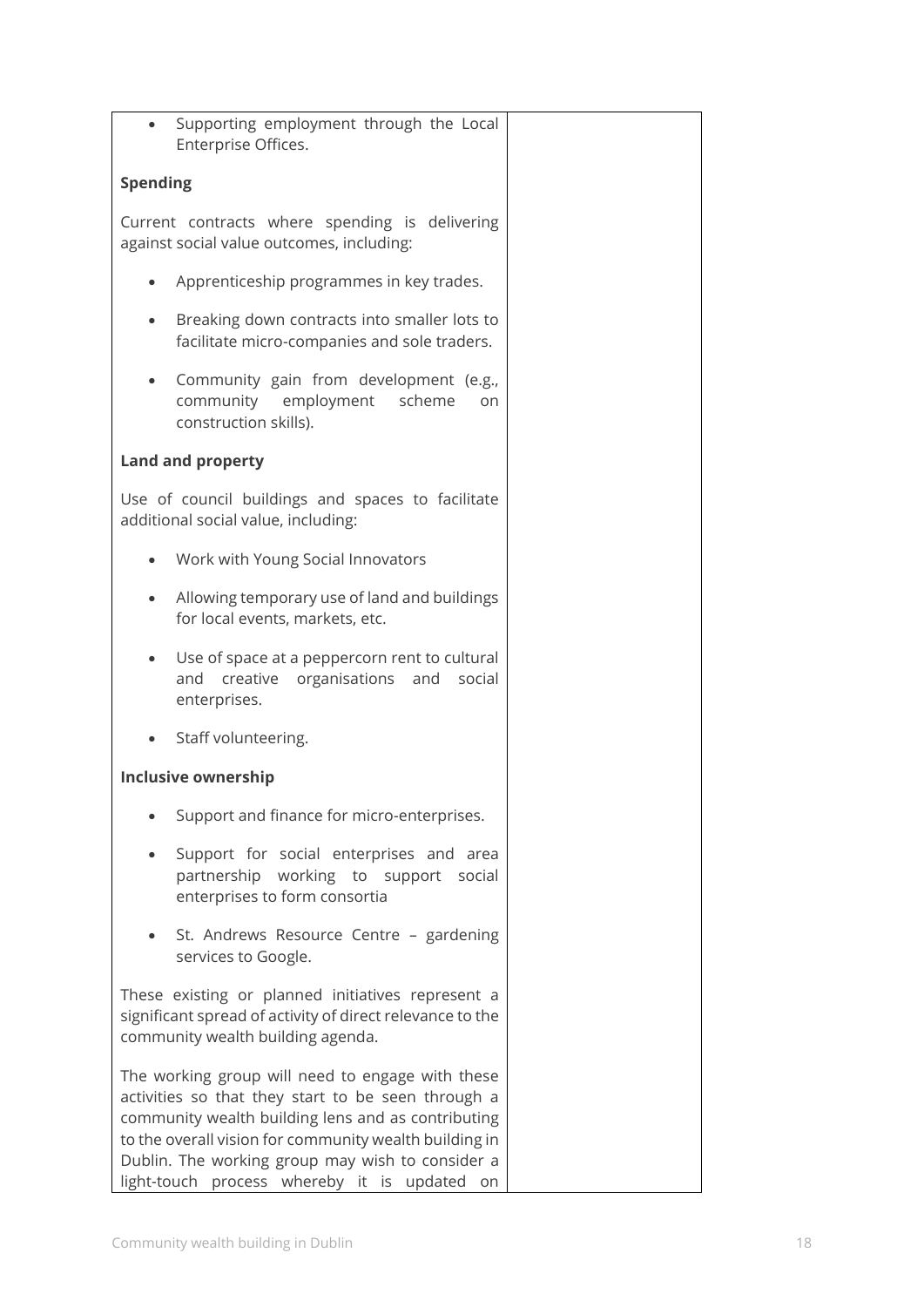| progress and has the opportunity to discuss how the<br>pilot activity could be enhanced or flexed from a<br>community wealth building perspective.                                                                                                                                                                                                       |                                                                                                        |  |  |
|----------------------------------------------------------------------------------------------------------------------------------------------------------------------------------------------------------------------------------------------------------------------------------------------------------------------------------------------------------|--------------------------------------------------------------------------------------------------------|--|--|
| Q4 review of existing activities to discuss where pilot<br>activity foreshadows what more could be possible<br>were the concept to be applied more broadly and<br>opportunities and tactics needed to spread and<br>scale.                                                                                                                               | 2022/23<br>2023/24<br>Q1<br>Q <sub>2</sub><br>Q <sub>3</sub><br>Q <sub>4</sub><br>Q1<br>Q <sub>2</sub> |  |  |
| New pilot activities will be focused on those<br>community wealth building<br>levers which<br>are<br>currently less well developed in Dublin City Council,<br>as well as being informed by the priority outcomes<br>identified during the development of the social value<br>framework:                                                                  |                                                                                                        |  |  |
| <b>Workforce</b>                                                                                                                                                                                                                                                                                                                                         |                                                                                                        |  |  |
| Developing a better understanding of how<br>housing costs and wider pressures on cost of<br>living create barriers for lower paid staff.                                                                                                                                                                                                                 |                                                                                                        |  |  |
| <b>Spending / Inclusive Ownership</b>                                                                                                                                                                                                                                                                                                                    |                                                                                                        |  |  |
| Explore and develop opportunities to use<br>spending<br>below the EU<br>procurement<br>threshold to support micro, SME, and social<br>enterprise businesses. The focus of this pilot<br>will be informed by the spend analysis and<br>social value framework but will include a<br>process of engaging potential suppliers to co-<br>design an approach. | 2022/23<br>2023/24<br>Q1<br>Q <sub>2</sub><br>Q3<br>Q <sub>4</sub><br>Q1<br>Q <sub>2</sub>             |  |  |
| Explore the potential, through a small-scale<br>pilot, to connect community benefits and<br>social clauses to help finance social<br>enterprises (informed by the platform<br>approach developed in Rotterdam).                                                                                                                                          |                                                                                                        |  |  |
| Pilot the inclusion of living wage<br>requirements in purchasing in a small<br>number of contracts.                                                                                                                                                                                                                                                      |                                                                                                        |  |  |
| <b>Land and property</b>                                                                                                                                                                                                                                                                                                                                 |                                                                                                        |  |  |
| Identify a planned regeneration initiative and<br>begin to scope options and opportunities to<br>apply the social value framework.                                                                                                                                                                                                                       |                                                                                                        |  |  |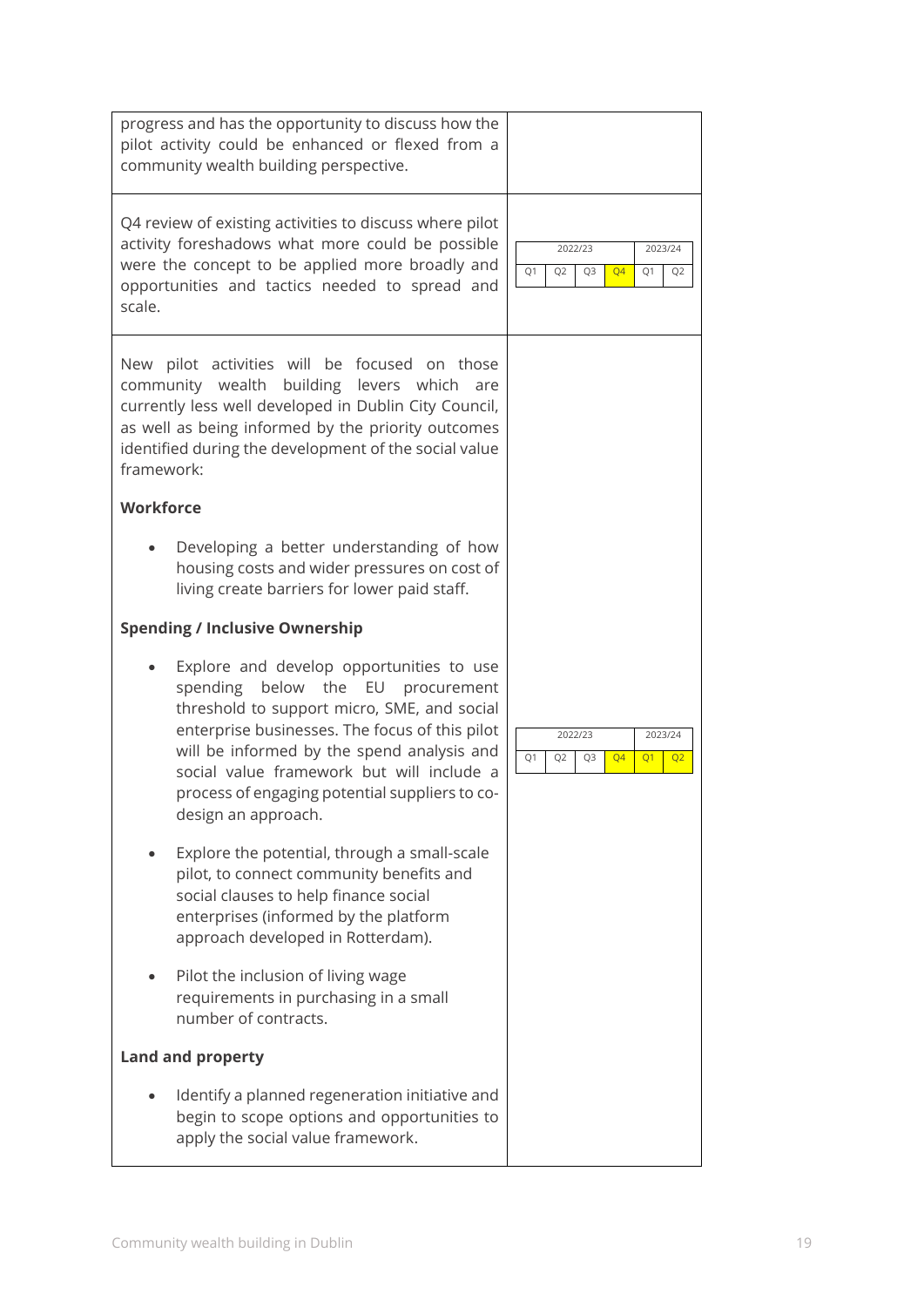|                                                                                          | small-scale<br>options<br>for<br>pilot<br>Scope<br>a<br>approach to community<br>ownership<br>of<br>development land as a demonstrator project.                                                                                                                                                                                                                                                                           |                                                                                                        |  |  |  |
|------------------------------------------------------------------------------------------|---------------------------------------------------------------------------------------------------------------------------------------------------------------------------------------------------------------------------------------------------------------------------------------------------------------------------------------------------------------------------------------------------------------------------|--------------------------------------------------------------------------------------------------------|--|--|--|
| 4. Build understanding.                                                                  |                                                                                                                                                                                                                                                                                                                                                                                                                           |                                                                                                        |  |  |  |
| a)                                                                                       | Spend analysis - carry out, or commission, an<br>analysis of the most recent full years spend<br>data. This analysis will illustrate where spending<br>is going geographically, by sector, and by<br>supplier-type.<br>The process will establish a baseline and will<br>help identify additional opportunities where<br>spending could be flexed in support of the social<br>value priorities identified by the council. | 2022/23<br>2023/24<br>Q <sub>2</sub><br>Q <sub>3</sub><br>Q <sub>4</sub><br>Q1<br>Q1<br>Q <sub>2</sub> |  |  |  |
| b)                                                                                       | Recruitment analysis - to explore the city<br>council's contribution as a progressive<br>employer. This would include analysing the<br>representativeness of the workforce in relation<br>to the makeup of the local community and<br>opportunities where recruitment practice could<br>be flexed to further enhance local resilience and<br>deliver wider value.                                                         | 2022/23<br>2023/24<br>Q <sub>4</sub><br>Q1<br>Q <sub>2</sub><br>Q <sub>3</sub><br>Q1<br>Q <sub>2</sub> |  |  |  |
| C)                                                                                       | Analysis of wealth flows and consumer spending<br>data to understand where wealth is currently<br>flowing to more extractive parts of the local<br>economy, so that business support activity<br>could be flexed to stimulate more generative<br>alternatives.                                                                                                                                                            | 2022/23<br>2023/24<br>Q4<br>Q1<br>Q <sub>2</sub><br>Q3<br>Q <sub>2</sub><br>Q <sub>1</sub>             |  |  |  |
| d)                                                                                       | Mapping of land and property assets- to assess<br>the scope to which these could be further<br>harnessed to deliver additional social value.                                                                                                                                                                                                                                                                              | 2022/23<br>2023/24<br>Q <sub>4</sub><br>Q <sub>2</sub><br>Q <sub>3</sub><br>Q1<br>Q1<br>Q <sub>2</sub> |  |  |  |
| 5. Embed community wealth building within the corporate<br>approach of the city council. |                                                                                                                                                                                                                                                                                                                                                                                                                           |                                                                                                        |  |  |  |
|                                                                                          | Explore ways to promote and integrate community<br>wealth building as part of our business planning and<br>integrate it into our corporate plans and processes.                                                                                                                                                                                                                                                           | 2022/23<br>2023/24<br>Q1<br>Q <sub>4</sub><br>Q <sub>2</sub><br>Q <sub>3</sub><br>Q1<br>Q <sub>2</sub> |  |  |  |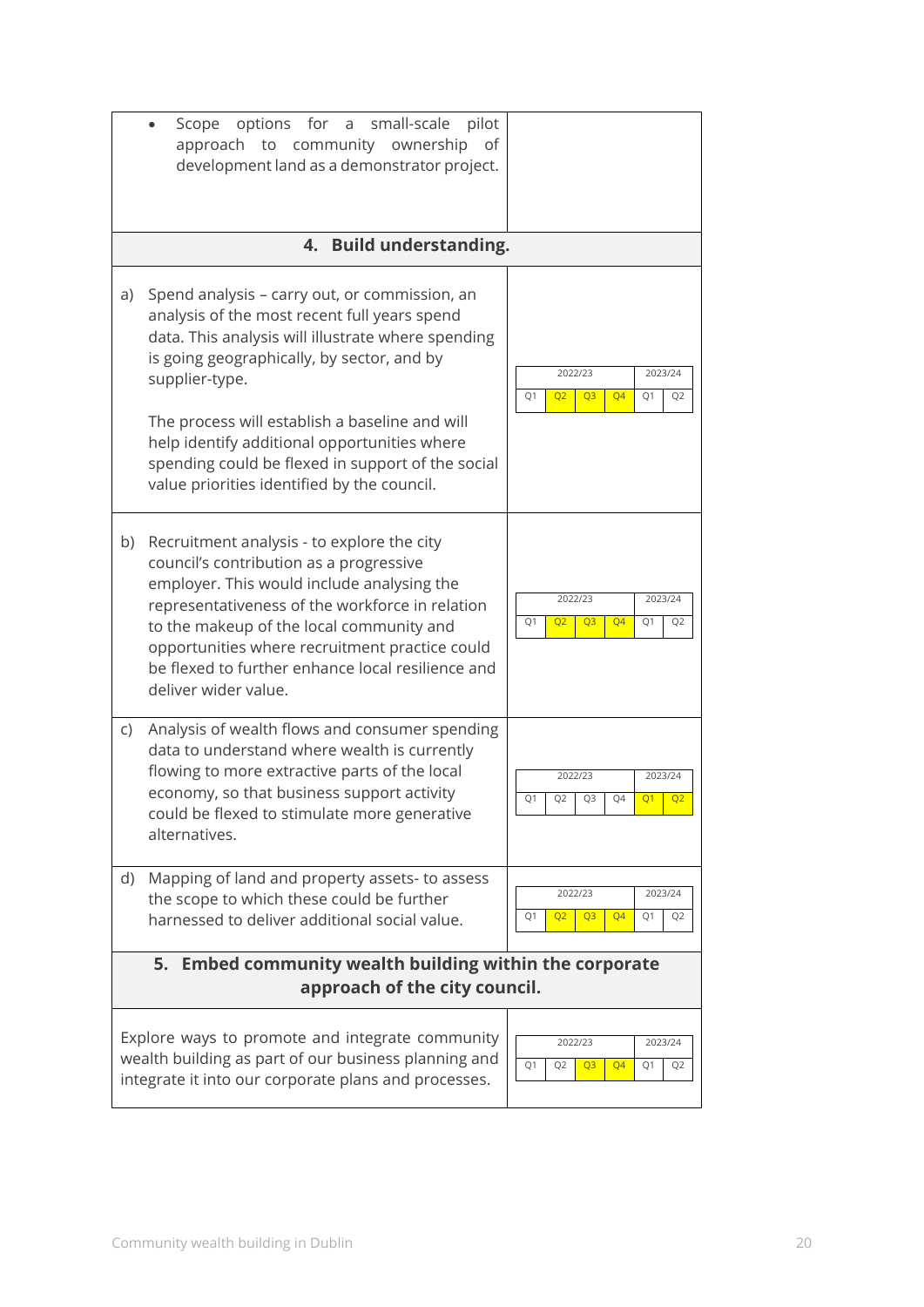| Ensure community wealth building principles                                       | 2022/23                                                            | 2023/24                   |
|-----------------------------------------------------------------------------------|--------------------------------------------------------------------|---------------------------|
| underpin the development of the Local Economic                                    | Q3                                                                 | Q <sub>2</sub>            |
| Community Plan.                                                                   | O4                                                                 | O <sub>1</sub>            |
| Explore the interest in community wealth building<br>from a national perspective. | 2022/23<br>O <sub>4</sub><br>Q <sub>3</sub><br>O <sub>2</sub><br>O | 2023/24<br>Q <sub>2</sub> |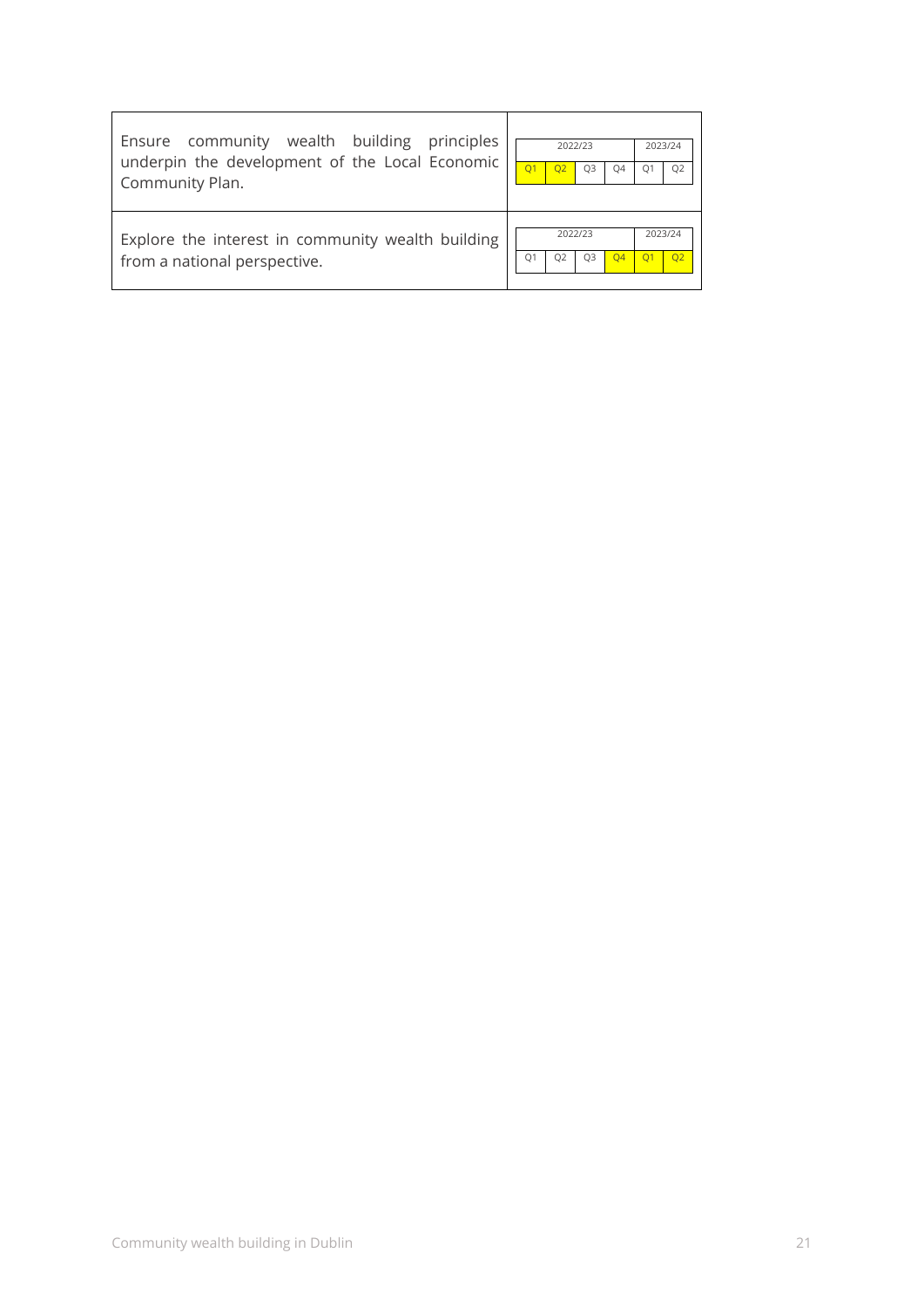## <span id="page-21-0"></span>4. Appendix 1 – Mapping of existing activities and gaps

#### **Finance**

- **○** Current activities
	- Good data on wealth flows and consumer spending e.g. MasterCard / Smart Cities
	- Existing programmes with HSE for community health in the areas of heart, elderly care etc
- **○** Gaps and challenges
	- **Budgets and resources**
	- 'New initiative fatigue'
	- Need to improve communication of existing work e.g., SICAP funding flows to area partnerships
- **○** Opportunities
	- Use exiting connections and networks to introduce new schemes
	- Initiate financial literacy workshops in City of Dublin Education and Training Board

#### **Workforce**

- **○** Current activities
	- Partnerships with Community Colleges in relation to focused training for sports workforce
	- Planned pilot initiative to diversify the workforce targeting younger people in disadvantaged areas to access apprenticeship opportunities
	- Graduate programme
	- Outreach to promote engineering as a profession, especially for young women
	- Traineeship programmes to upskill and prepare for employment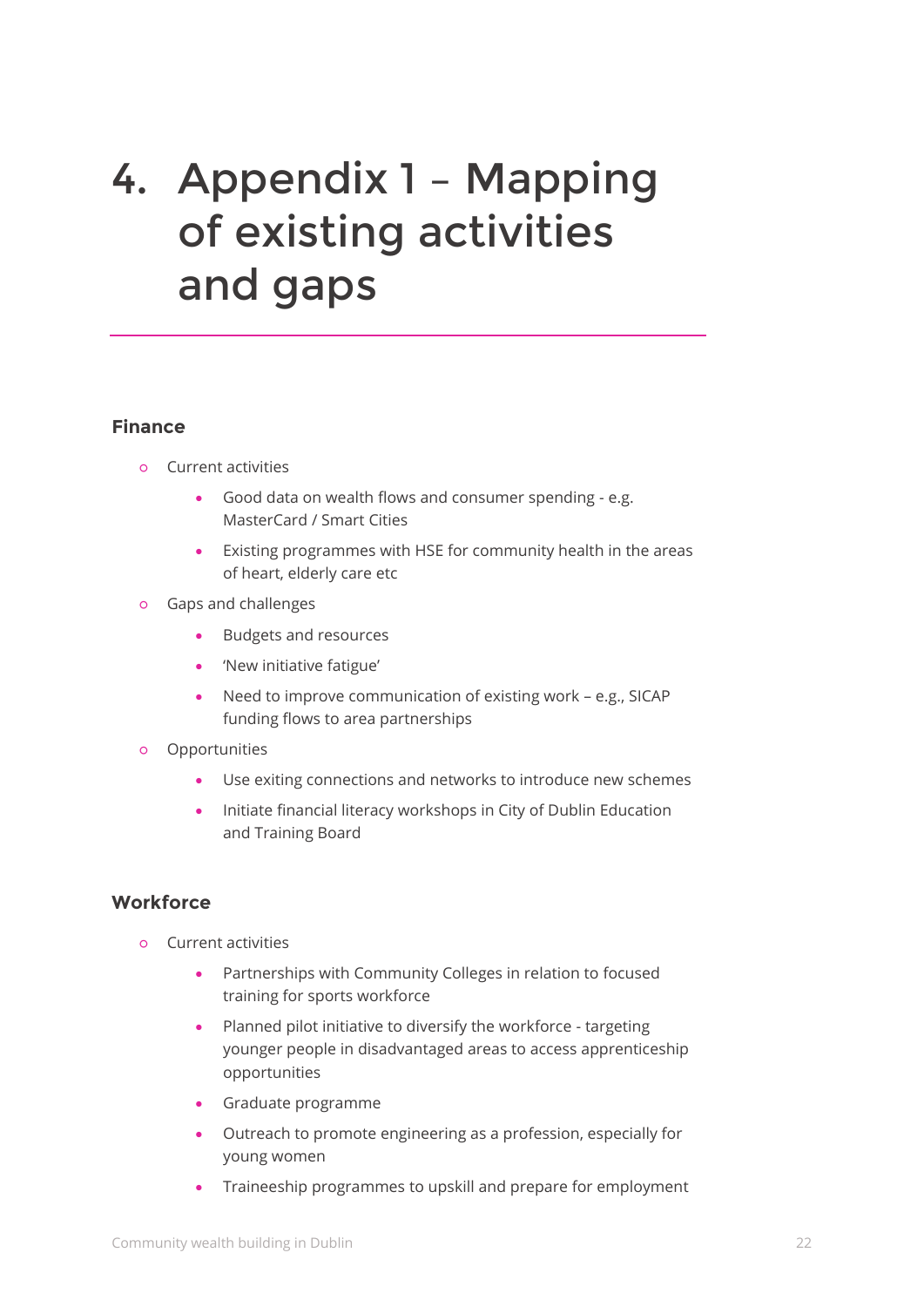- Supporting employment through the Local Enterprise Offices 7% net growth in employment last year across LEO client portfolio
- Return to Learning Programme
- **○** Gaps and challenges
	- Pressure on current resource needs for day-to-day service delivery
	- Housing costs and cost of living creates barriers for lower paid workforce
	- Recognised need to increase diversity of the workforce
- **○** Opportunities
	- DCC is a significant employer with a workforce of c. 6,000
	- Shifts to hybrid working
	- New jobs that will be created in the circular economy
	- A digitised workplace may provide more opportunities to introduce mentoring and other programmes to support other organisations

### **Spending**

- **○** Current activities
	- Property maintenance framework split into 5 lots
	- Spending supports apprenticeship programmes in key trades, includes a gender focus
	- Break down contracts into lots to facilitate micro companies and sole traders
	- Community gain from development, for example community employment scheme around construction skills
- **○** Gaps and challenges
	- Need a consistent economic inclusion lens applied to spending
	- Concerns about risk / legal challenge to procurement decisions
	- Consolidation leads to compliance but maybe not best social outcomes
- **○** Opportunities
	- Host meet the buyer events with social enterprises to inform local suppliers of contract opportunities and upskill on public sector tendering
	- Below EU procurement threshold there is the opportunity to engage micro/SME/social business
	- **E1.1 bn annual revenue spend**
	- Transition to low carbon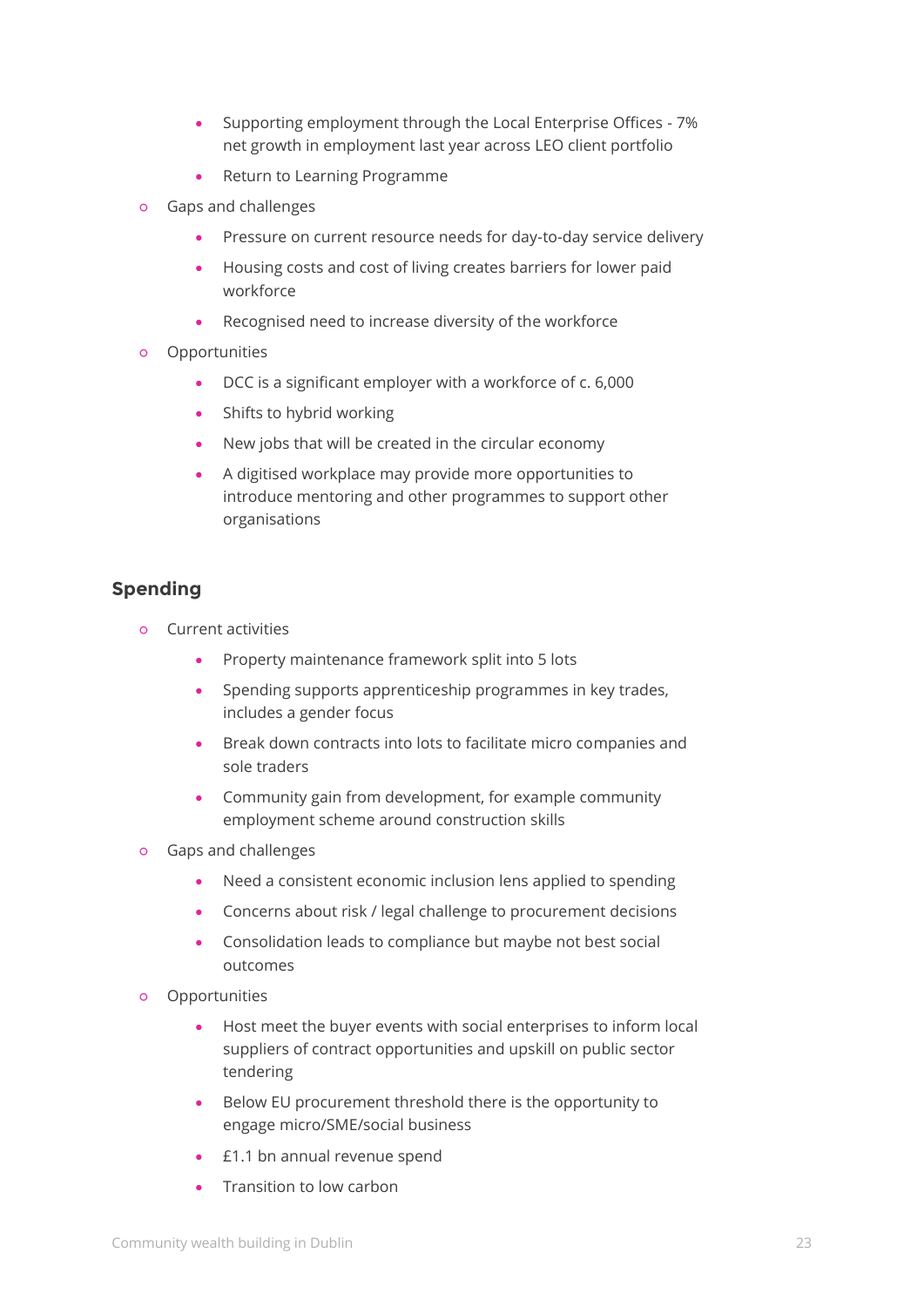- Living wage requirement in purchasing
- Look at ways to help finance social enterprises, for example Rotterdam are developing a platform where social clauses can be used to fund individual social enterprise job creation initiatives

### **Land and property**

- **○** Current activities
	- Connectivity recognised as important moving towards 15-minute city concept
	- Large direct labour workforce
	- Partnership approach through recreation centres with youth outreach, men's sheds, community training etc
	- Work with Young Social Innovators who work with second level students on effecting positive change on issues, they are keen to use council buildings and spaces for events
	- Allowing temporary use of land and buildings for local events, markets etc subject to planning
	- Planning zoning for development e.g., Ikea, Decathlon, new housing development
	- Infrastructure: a key aim is creating and shaping the built environment to facilitate building local communities.
- **○** Gaps and challenges
	- Wealth flows from inwards investment
	- Currently don't celebrate or communicate the provision of space at peppercorn rent to cultural and creative organisations and social enterprises
	- Listing of all properties in the ownership of DCC currently being used by Community Organisations
	- Affordability of housing to buy or rent
	- Investment needed to improve derelict areas in less wealthy parts of the city
- **○** Opportunities
	- Ask to host CWB events in the spaces provided by DCC e.g. Delight Studios, Little Museum of Dublin, Coleraine Street Depot
	- Ownership of development land
	- Significant physical assets, including in more deprived communities
	- Parks and open spaces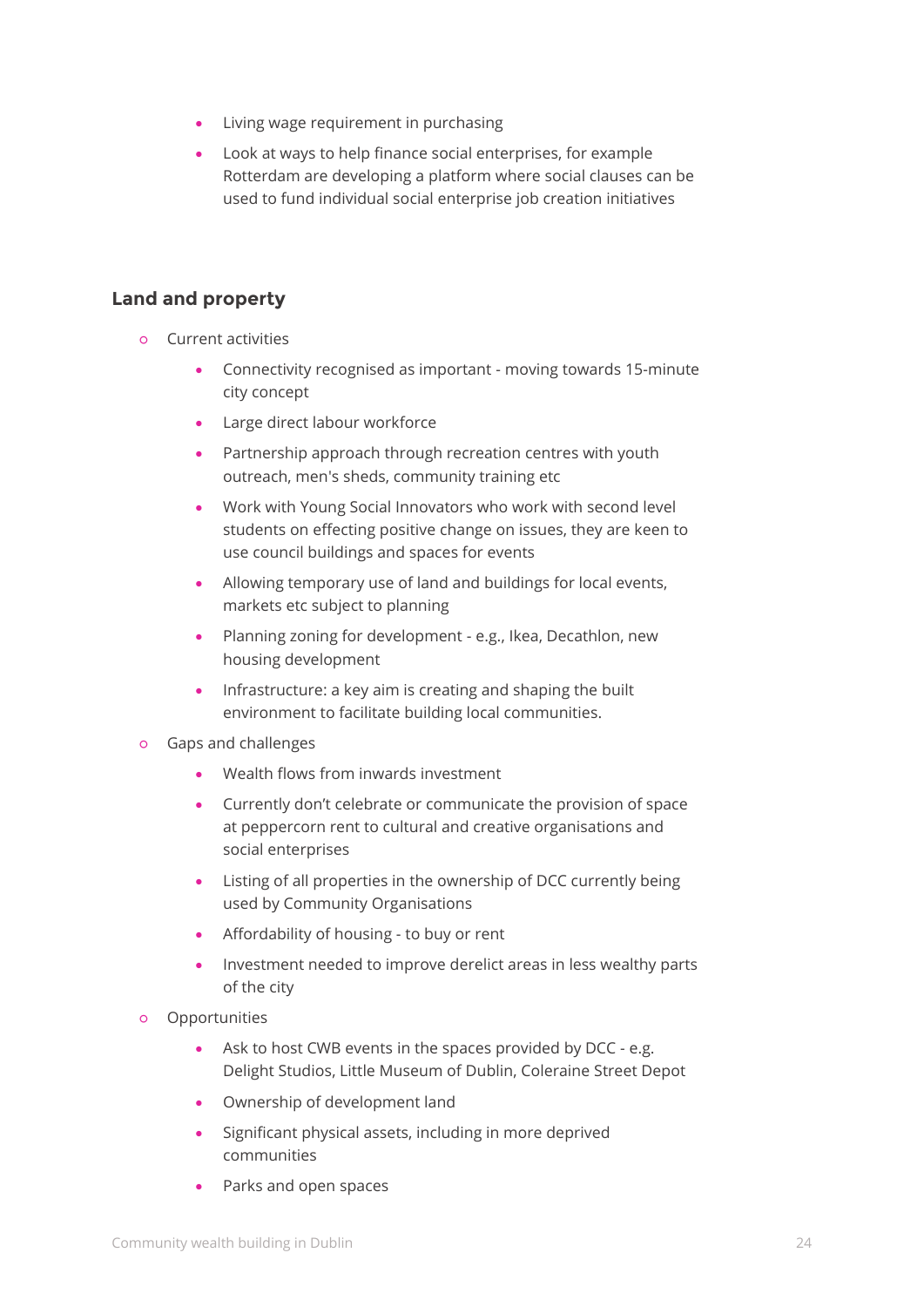- Significant investment to improve landscape and cityscape
- **•** Strategic development sites

#### **Inclusive Ownership**

- **○** Current activities
	- Support and finance for micro-enterprises
	- Support to social enterprises
	- Volunteering promoted among staff
	- National policy for social enterprise development
	- Community development teams in each area, enterprise officers in some areas
	- Area partnerships working to support social enterprises to form consortia
	- St. Andrews Resource Centre gardening services to Google
	- Mastercard partnership
- **○** Gaps and challenges
	- Connecting social enterprise to DCC spending
	- We are members of the European Social Economy Regions and can participate in this work, share examples of good practice
	- We can explore EU projects that would advance our objectives
	- How to scale or replicate good practice examples
	- Lack of commercial expertise in some parts of the social enterprise sector
	- Resources/capacity to sustain community activity
	- Start-ups want to serve international not domestic market
- **○** Opportunities
	- Mastercard partnership presents opportunities to work with them to develop/shape projects
	- Opportunities to develop the night-time economy
	- Good links to large private sector companies with track record on CSR, but more can be done to push these organisations to provide more social value
	- Social enterprise response to the pandemic
	- Map good CSR projects and explore if they can be scaled
	- Work with communities which don't have an enterprise culture